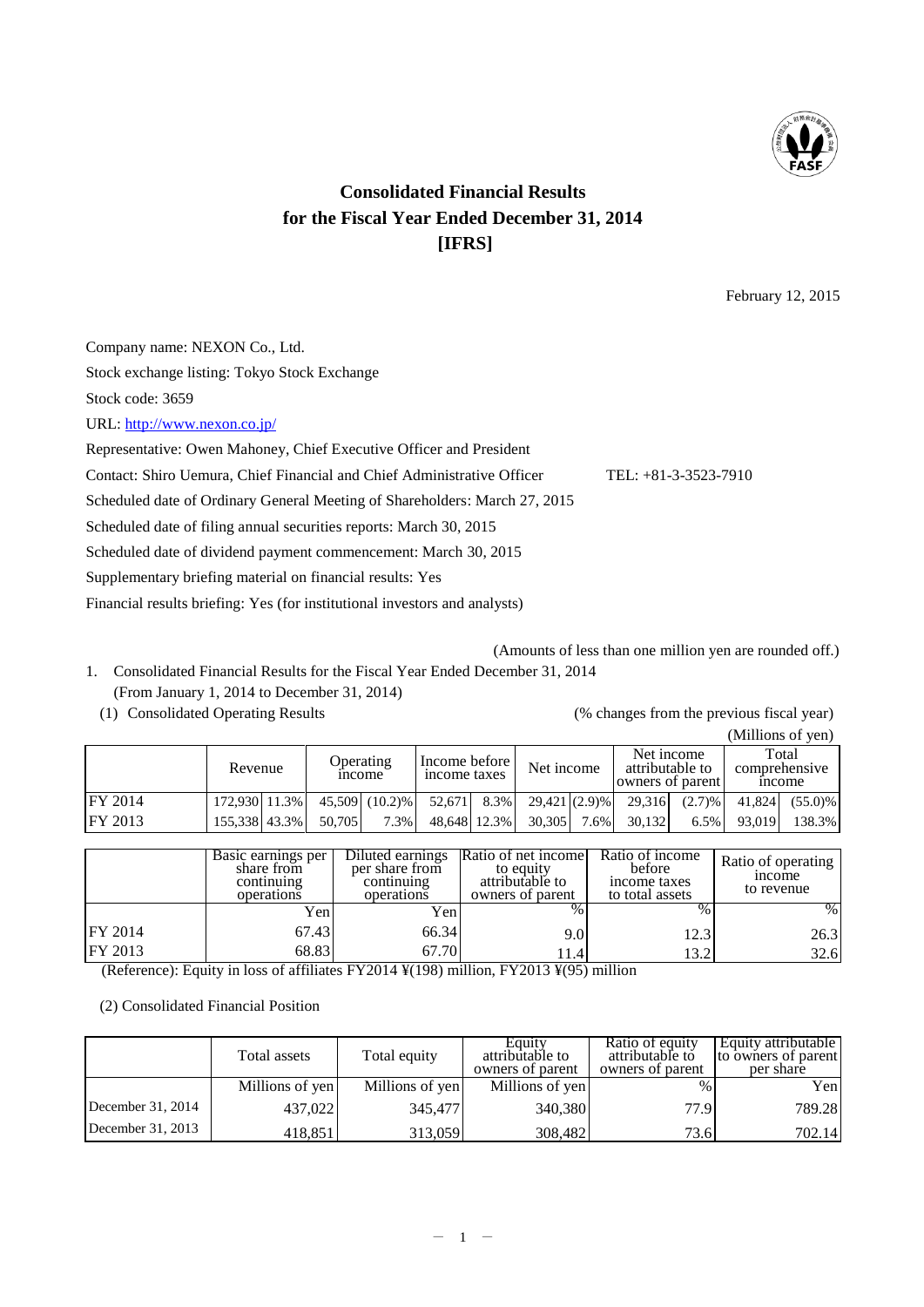# (3) Consolidated Cash Flow

|                |                              |                              |                              | (Millions of yen)                                |
|----------------|------------------------------|------------------------------|------------------------------|--------------------------------------------------|
|                | From operating<br>activities | From investing<br>activities | From financing<br>activities | Cash and cash<br>equivalents<br>at end of period |
| <b>FY 2014</b> | 58,118                       | (61,820)                     | (27,050)                     | 117,729                                          |
| <b>FY 2013</b> | 60,208                       | (6,345)                      | (13,033)                     | 138,843                                          |

# 2. Dividends

|                       |                |                                             | Annual Dividends |                        |       |                                               | Dividends                              | Ratio of total<br>amount<br>of dividends to<br>equity<br>attributable to<br>owners of<br>parent<br>(consolidated) |  |
|-----------------------|----------------|---------------------------------------------|------------------|------------------------|-------|-----------------------------------------------|----------------------------------------|-------------------------------------------------------------------------------------------------------------------|--|
|                       | <b>Ouarter</b> | End of 1st   End of 2nd  <br><b>Ouarter</b> | <b>Ouarter</b>   | End of 3rd End of Year | Total | Total amount of<br>cash dividends<br>(annual) | payout<br>ratio<br>(consoli-<br>dated) |                                                                                                                   |  |
|                       | Yen            | Yen                                         | Yen              | Yen                    |       | Yen Millions of yen                           | $\frac{0}{0}$                          | $\%$                                                                                                              |  |
| FY 2013               |                | 5.00                                        |                  | 5.00                   | 10.00 | 4,390                                         | 14.5                                   | 1.7                                                                                                               |  |
| FY 2014               |                | 5.00                                        |                  | 5.00                   | 10.00 | 4,332                                         | 14.8                                   | 1.3                                                                                                               |  |
| FY 2015<br>(Forecast) |                | 5.00                                        |                  | 5.00                   | 10.00 |                                               | -                                      |                                                                                                                   |  |

# 3. Consolidated Financial Results Forecast for the First Quarter of Fiscal Year Ending December 31, 2015 (From January 1, 2015 to March 31, 2015)

(% changes from the previous corresponding period)

| (Millions of yen) |  |  |
|-------------------|--|--|
|-------------------|--|--|

|                      | Income before<br>Operating<br>Revenue<br>income taxes<br><i>n</i> come |                       |        | Net income            |        | Net income<br>attributable to<br>owners of parent |        | <b>Basic earnings</b><br>per share |         |                       |        |
|----------------------|------------------------------------------------------------------------|-----------------------|--------|-----------------------|--------|---------------------------------------------------|--------|------------------------------------|---------|-----------------------|--------|
|                      |                                                                        |                       |        |                       |        |                                                   |        |                                    |         |                       | Yen    |
|                      |                                                                        | 44.259 (6.8)%         |        | $14.715(30.5)\%$      |        | 15,492 (28.8)%                                    | 13,006 | $(20.3)\%$                         | 12,793  | $(20.8)\%$            | 29.66  |
| <b>First Quarter</b> | $\sim$                                                                 | $\tilde{\phantom{a}}$ | $\sim$ | $\tilde{\phantom{a}}$ | $\sim$ | ~                                                 | $\sim$ | $\tilde{\phantom{a}}$              | $\sim$  | $\tilde{\phantom{a}}$ | $\sim$ |
|                      | 47.728                                                                 | 0.5%                  |        | $18,138$ $(14.3)\%$   |        | $18.917(13.1)\%$                                  | 15,898 | $(2.6)$ %                          | 15.6691 | (2.9)%                | 36.33  |

(Note) For the forecasts of consolidated financial results for the fiscal year ending December 31, 2015, it is difficult to reasonably estimate financial results for the first six months ending June 30, 2015 and the fiscal year ending December 31, 2015 at the moment, and accordingly, only the financial results forecasts for the first three months of the fiscal year ending December 31, 2015 is disclosed. Also, as it is difficult to estimate specific figures, disclosure is made with a range. For details, please refer to "1. Analysis on Operating Results and Financial Position (3) Qualitative Information on Consolidated Financial Results Forecast" on page 9 of the Appendix.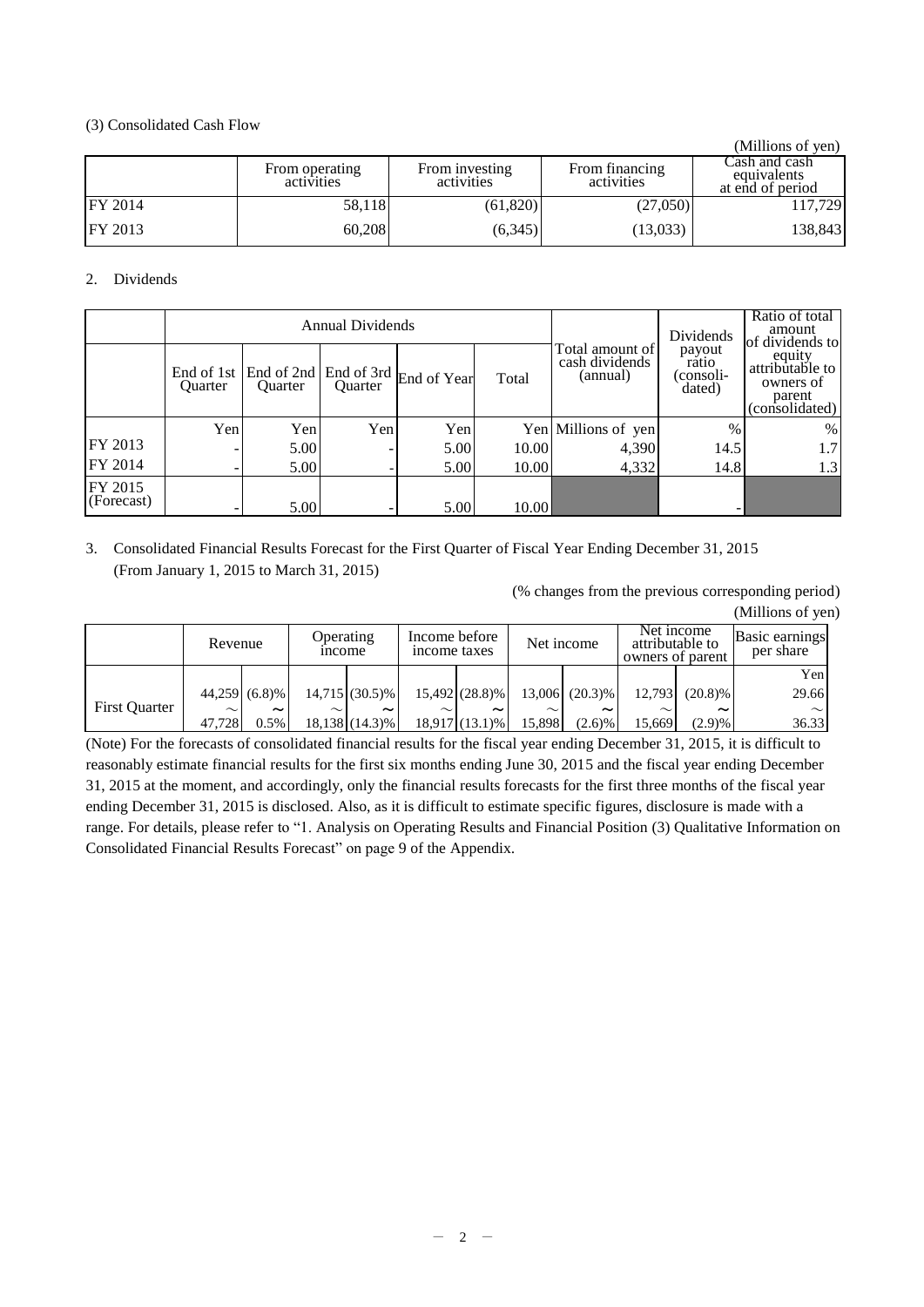\*(Notes)

(1) Changes in significant subsidiaries during the current year (changes in specified subsidiaries that result in changes in scope of consolidation): No

|  |  |  |  | (2) Changes in accounting policies and changes in accounting estimates |  |
|--|--|--|--|------------------------------------------------------------------------|--|
|  |  |  |  |                                                                        |  |
|  |  |  |  |                                                                        |  |
|  |  |  |  |                                                                        |  |

| 1) Changes in accounting policies required by IFRS:    | Yes |
|--------------------------------------------------------|-----|
| 2) Changes in accounting policies other than 1) above: | No. |
| 3) Changes in accounting estimates:                    | No. |

(3) Number of shares issued and outstanding (common stock)

1) Total number of shares issued at the end of the period (including treasury stock):

| 439,343,900 shares<br>As of December 31, 2013:                  |           |  |  |  |  |  |
|-----------------------------------------------------------------|-----------|--|--|--|--|--|
| 2) Total number of treasury stock at the end of the period:     |           |  |  |  |  |  |
| As of December $31, 2014$ :                                     | - shares  |  |  |  |  |  |
| As of December 31, 2013:                                        | 83 shares |  |  |  |  |  |
| 3) Average number of shares during the period (cumulative):     |           |  |  |  |  |  |
| For the fiscal year ended December 31, 2014: 434,782,748 shares |           |  |  |  |  |  |

For the fiscal year ended December 31, 2013: 437,778,086 shares

(Reference) Overview of Non-consolidated Financial Results

- 1. Non-consolidated Financial Results for the Fiscal Year Ended December 31, 2014 (From January 1, 2014 to December 31, 2014)
- (1) Non-consolidated Operating Results (% changes from the previous fiscal year)

(Millions of yen)

|                | Revenue |            | Operating income |  |        | Ordinary income | Net income |            |
|----------------|---------|------------|------------------|--|--------|-----------------|------------|------------|
| <b>FY 2014</b> | 7,987   | $(28.9)$ % | (3,277)          |  | 24,532 | 92.9%           | 3,530      | $(53.2)\%$ |
| <b>FY 2013</b> | 1.236   | $(3.6)\%$  | (868)            |  | 12,715 |                 | 7,539      |            |

|                | Basic earnings<br>per share | Diluted earnings<br>per share |
|----------------|-----------------------------|-------------------------------|
|                | Yen                         | Yen                           |
| <b>FY 2014</b> | 8.12                        | 8.00                          |
| <b>FY 2013</b> | 17.22                       | 16.94                         |

(2) Non-consolidated Financial Position

(Millions of yen)

|                     | Total assets | Total equity | Equity ratio | Net assets per share |  |
|---------------------|--------------|--------------|--------------|----------------------|--|
| December $31, 2014$ | 148.097      | 110.7251     | 72.1%        | 247.61 yen           |  |
| December $31, 2013$ | 180.643      | 127.896      | 69.8%        | $286.81$ yen         |  |

(Reference): Equity at December 31, 2014: ¥106,785 million, Equity at December 31, 2013: ¥126,008 million

(Note) Non-consolidated financial data is based on Japanese GAAP.

\*Presentation regarding the Audit Procedures

This financial report is outside the scope of audit procedures under the Financial Instruments and Exchange Act. At the time of disclosure of this financial report, the audit procedures for the consolidated financial statements are in progress.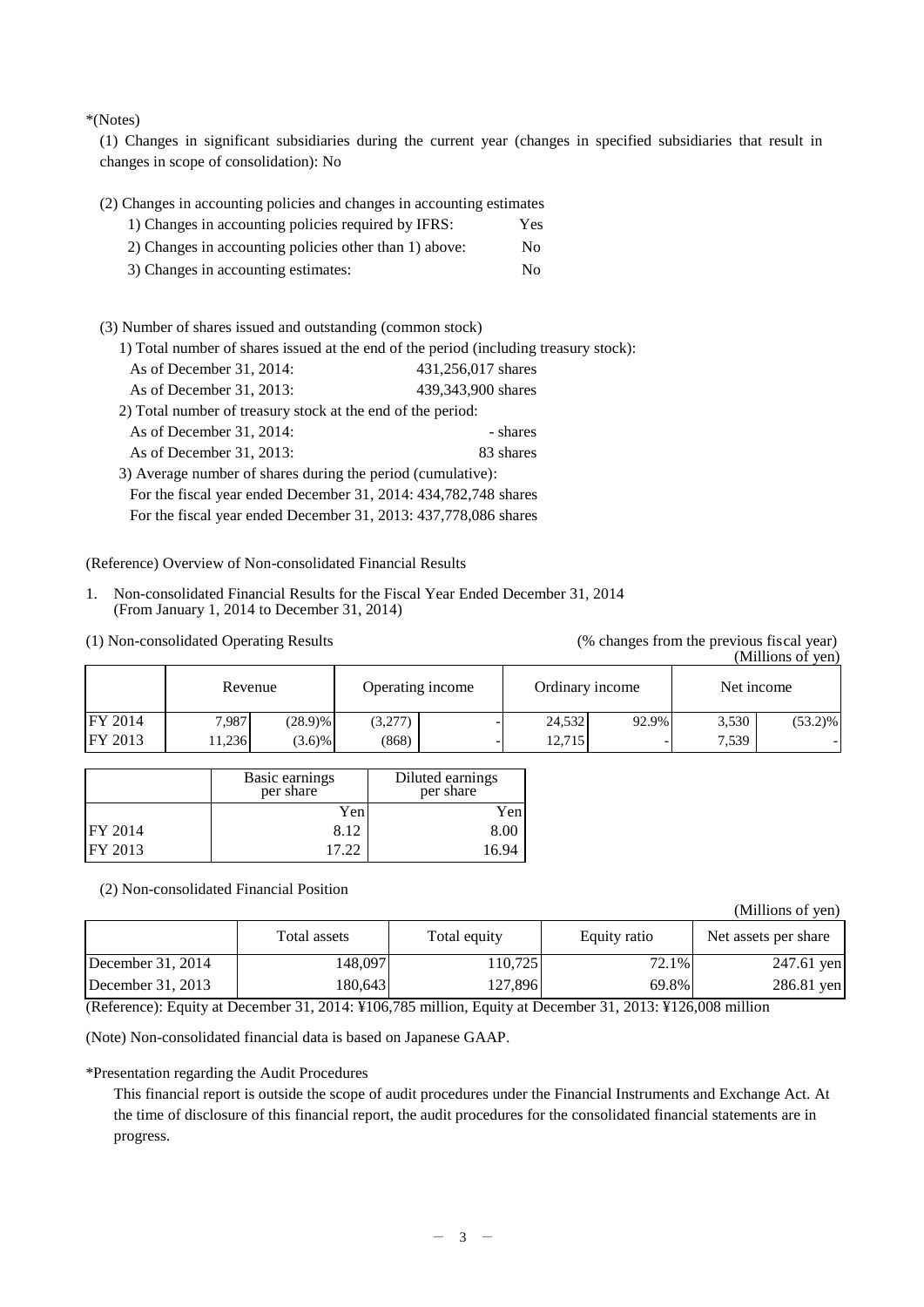## \*Explanation of the Proper Use of Financial Results Forecasts and Other Notes

(Caution Concerning Forward-Looking Statements)

The forward-looking statements including the financial results forecast herein are based on the information available to the Company and certain assumptions that can be deemed reasonable at time of publication of this document, and are not intended as the Company's commitment to achieve such forecasts. Actual results may differ significantly from these forecasts due to various factors. For conditions prerequisite to the financial results forecast and the points to be noted in the use thereof, please refer to "1. Analysis on Operating Results and Financial Position (3) Qualitative Information on Consolidated Financial Results Forecast" on page 9 of the Appendix.

(Regarding the Method of Obtaining Supplementary Briefing Material on Financial Results) The supplementary briefing materials on financial results are available on the Company's website.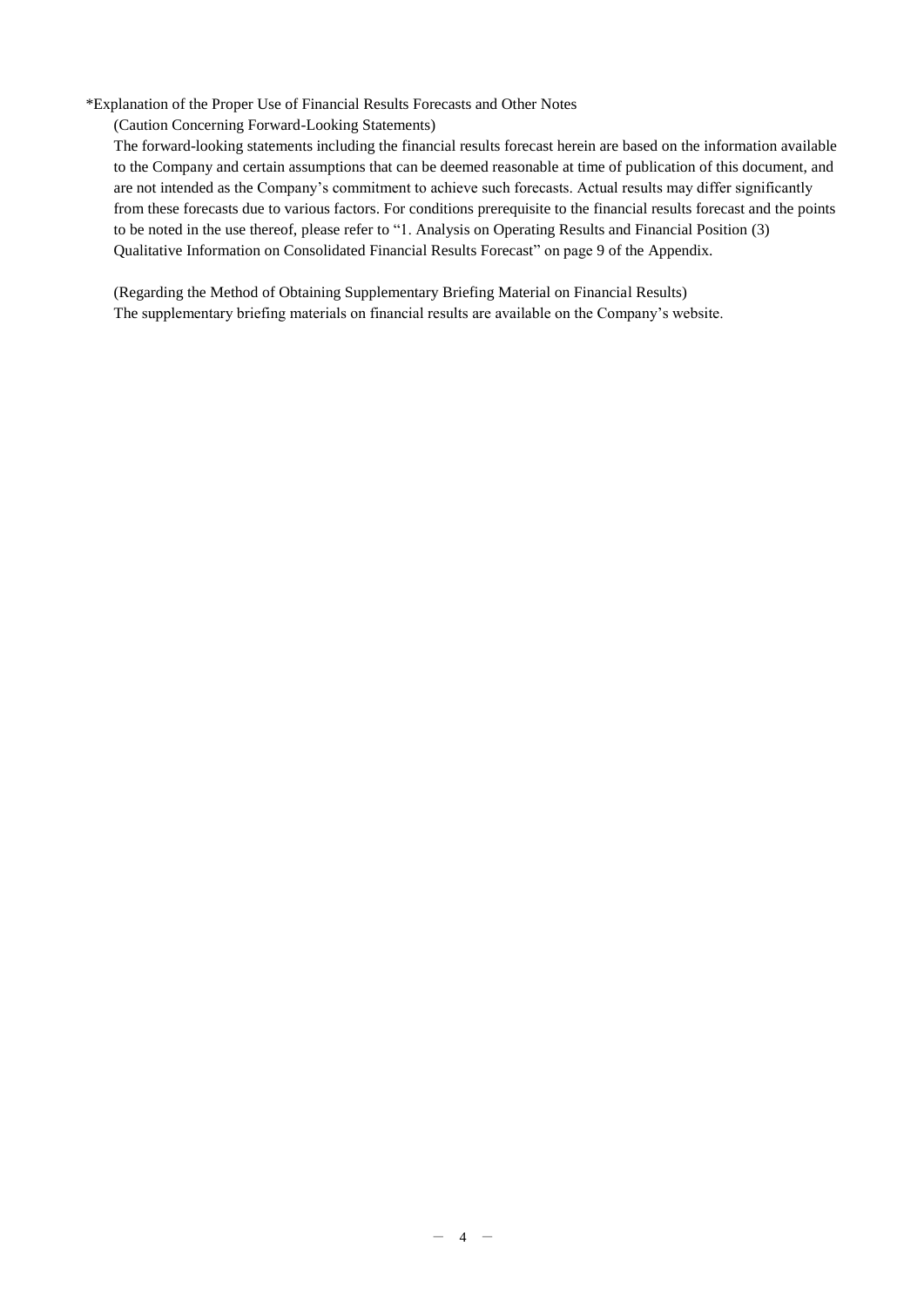|     |                                                                                                    | 6  |
|-----|----------------------------------------------------------------------------------------------------|----|
|     |                                                                                                    | 6  |
| (2) |                                                                                                    | 7  |
| (3) |                                                                                                    | 9  |
|     | (4) Basic Policy on the Distribution of Profits and Dividends for the Current and Next Fiscal Year | 9  |
|     |                                                                                                    | 10 |
|     |                                                                                                    | 14 |
|     |                                                                                                    | 14 |
| (2) |                                                                                                    | 14 |
| (3) |                                                                                                    | 14 |
|     |                                                                                                    | 14 |
|     |                                                                                                    | 16 |
| (1) |                                                                                                    | 16 |
| (2) |                                                                                                    | 18 |
| (3) |                                                                                                    | 19 |
| (4) |                                                                                                    | 20 |
| (5) |                                                                                                    | 22 |
| (6) |                                                                                                    | 23 |
|     |                                                                                                    | 23 |
|     |                                                                                                    | 24 |
|     |                                                                                                    | 25 |
|     |                                                                                                    | 28 |
|     |                                                                                                    | 29 |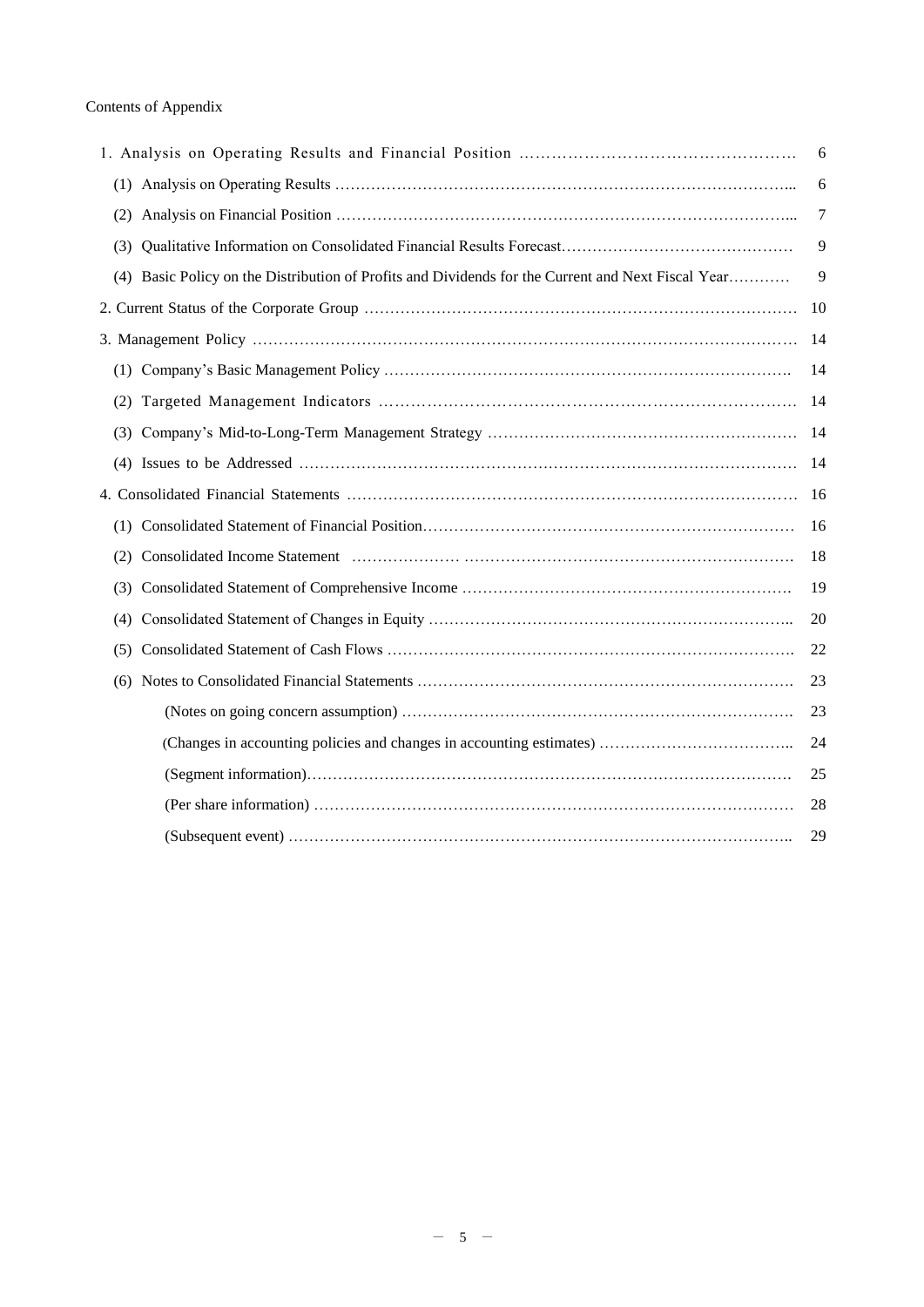- 1. Analysis on Operating Results and Financial Position
- (1) Analysis on Operating Results

During the fiscal year ended December 31, 2014, the world economy generally witnessed a gradual recovery. In the U.S., business climate continued to show improvement and consumer spending and residential market also showed a steady growth. In Europe, the U.K. continued to show a high-rate growth while the economy in Germany and Italy remained stagnant, and the overall economy showed a moderate recovery. The Asian economy remained on an expansion trend, but the pace of the expansion in the area as a whole slowed down due to further growth recession in the Chinese economy. The Japanese economy experienced a continued decline in consumer spending after the consumption tax rise, but employment and income maintained an upward trend, which led to a recovery in production and consumer spending later in the period.

Three major trends are apparent in the game industry today. The first is the change from offline to online; the second is player migration from "single player games" to "multiplayer games"; and the third is the changes in monetization triggered by the introduction of "free-to-play" games. In addition to these changes, the penetration of broadband Internet environment and smartphones (mobile phones with high functionality) on a global basis contributed to expansion of the market for online games played over PCs and mobile devices across the world.

Under these circumstances, the Group is engaged in PC online and mobile businesses that provide games played over hardware such as PCs and mobile devices. In order to provide users with an enjoyable game experience, the Group has endeavored to develop or obtain publishing rights of exciting, creative and high-quality new game titles, and update the contents of existing game titles. Specifically, the Group has worked on various initiatives such as the enhancement of in-house game development capabilities, business alliance with leading partner companies, strategic investments in leading game developers and acquisition of distribution rights of new game titles and attractive content updates for the existing game titles, as well as enhancement of business base to enable these initiatives.

For the fiscal year ended December 31, 2014, the Group recorded revenue of ¥172,930 million (up 11.3% yearon-year), operating income of ¥45,509 million (down 10.2% year-on-year), income before income taxes of ¥52,671 million (up 8.3% year-on-year) and net income attributable to owners of the parent of ¥29,316 million (down 2.7% year-on-year).

For the fiscal year ended December 31, 2014, revenue increased year-on-year due to factors including: significant increase in the number of users and revenue of *EA SPORTSTM FIFA Online 3* ("*FIFA Online 3*") and *EA SPORTSTM FIFA Online 3M* ("*FIFA Online 3M*") in Korea as certain events, promotion and contents update coordinated with the FIFA World Cup were well received by users; strong sales not only from our existing PC online game titles including *Dungeon & Fighter, Sudden Attack,* and *Maple Story* but also from mobile game titles including *Legion of Heroes, Legion of Heroes for Kakao*, and *Three Sword Heroes*; stable growth in the number of users of *Dungeon & Fighter* in China throughout the year; and the weaker yen compared with the previous fiscal year. In terms of expenses, cost of sales increased year-on-year due to an increase in royalty payments in line with strong sales of *FIFA Online 3* and *FIFA Online 3M* and an increase in personnel costs as a result of increase in employees and weaker yen compared with the previous fiscal year. Selling, general and administrative expenses increased year-on-year due to increases in research and development cost, commission expense, stock option cost, and personnel cost.

Performance results by reportable segments are as follows:

#### (a) Japan

In Japan, revenue amounted to ¥29,947 million (down 17.7% year-on-year) due to declined sales of both PC online games and mobile games, and segment loss amounted to ¥1,275 million (segment profit was ¥3,689 million for the fiscal year ended December 31, 2013).

### (b) Korea

In Korea, with the positive impact of the FIFA World Cup which significantly increased the number of new users, strong sales of *FIFA Online 3* and *FIFA Online 3M* contributed to the business results. In addition, sales of our existing PC online game titles including *Dungeon & Fighter, Sudden Attack* and *Maple Story* showed a strong growth as a result of well-received content updates, and mobile game titles including *Legion of Heroes, Legion of Heroes for Kakao*, and *Three Sword Heroes* also contributed to the business results. Revenue in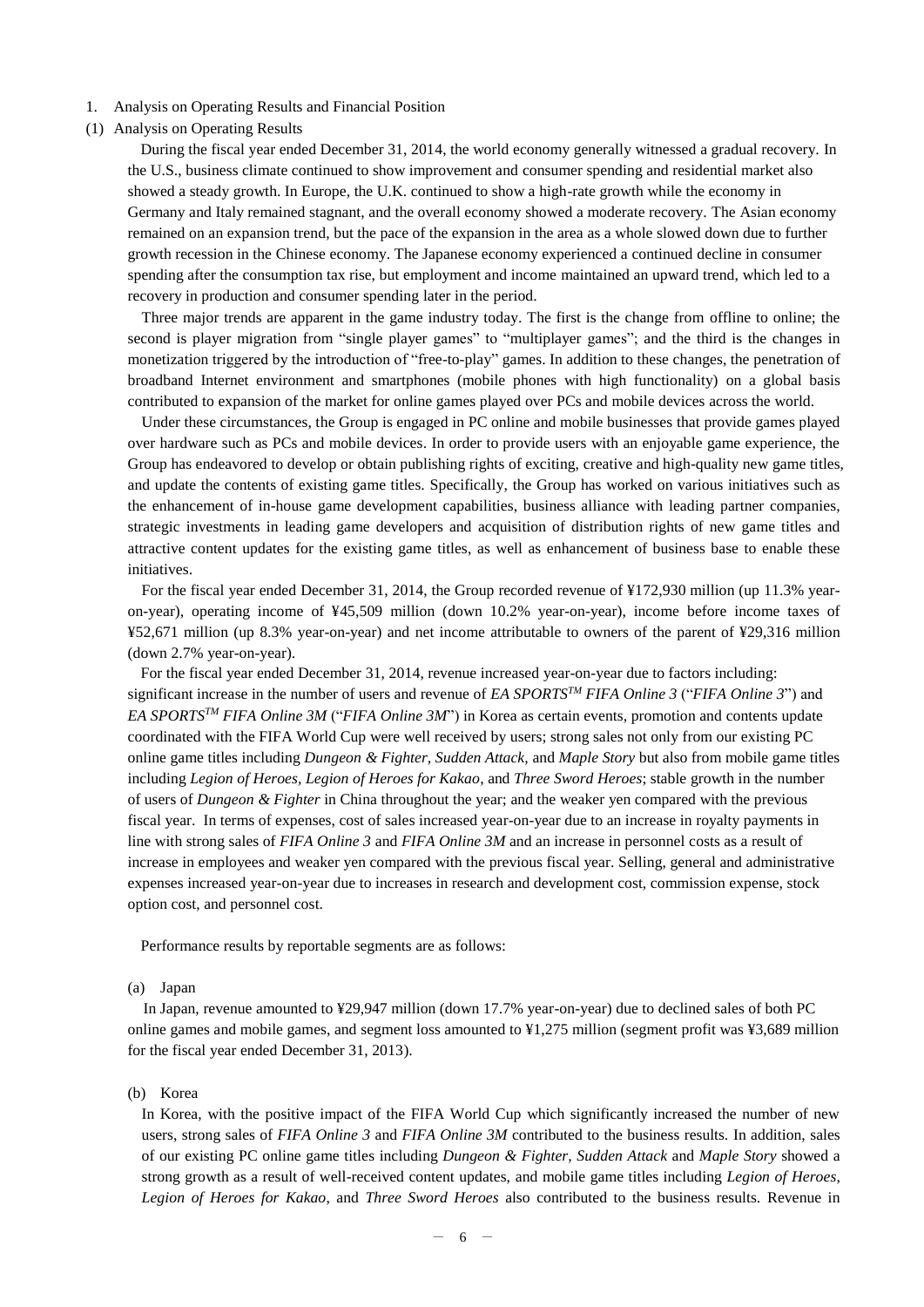Korea includes royalty income of NEOPLE INC. (a local consolidated subsidiary of NEXON Korea Corporation, our consolidated subsidiary) attributable to license agreements in China. During the fiscal year ended December 31, 2014, our core PC online game title in China *Dungeon & Fighter* launched high-quality content updates in each quarter, which were well received by users. Weaker yen also benefited the business results. As a result, revenue amounted to ¥130,893 million (up 23.0% year-on-year), and segment profit amounted to ¥61,883 million (up 9.9% year-on-year).

#### (c) China

In China, revenue amounted to ¥4,313 million (down 9.8% year-on-year), and segment profit amounted to ¥2,561 million (down 15.4% year-on-year) due to decline in consulting fees related to the existing PC online game titles.

## (d) North America

In North America, revenue from certain existing game titles turned upward year-on-year from the quarter ended September 30, 2014 as a result of improvement in operation and marketing for game titles. Revenue from the other titles, however, decreased, resulting in revenue of ¥5,522 million (up 0.0% year-on-year) and segment loss of ¥2,746 million (loss of ¥1,406 million for the fiscal year ended December 31, 2013).

#### (e) Other

In other regions, revenue amounted to ¥2,255 million (up 1.9% year-on-year) and segment loss amounted to ¥435 million (segment profit was ¥74 million for the fiscal year ended December 31, 2013).

## (2) Analysis on Financial Position

(a) Assets, liabilities and equity

## (Assets)

Total assets as of December 31, 2014 amounted to ¥437,022 million, an increase of ¥18,171 million from December 31, 2013. Major components of the change in assets include a decrease of ¥21,114 million in cash and cash equivalents, an increase of ¥56,826 million in other deposits due to placement of term deposit, a decrease of ¥10,376 million in goodwill due to impairment, and a decrease of ¥10,079 million in intangible assets due to amortization and impairment.

#### (Liabilities)

Total liabilities as of December 31, 2014 amounted to ¥91,545 million, a decrease of ¥14,247 million from December 31, 2013. Major components of the decrease in liabilities include a decrease in borrowings of ¥11,589 million from repayment.

#### (Equity)

Equity as of December 31, 2014 totaled ¥345,477 million, an increase of ¥32,418 million from December 31, 2013. Major components of the increase in equity include an increase of ¥23,651 million in retained earnings from recording net income and an increase of ¥17,576 million in other equity interest.

#### (b) Cash flows

Cash and cash equivalents ("Cash") as of December 31, 2014 was ¥117,729 million, a decrease of ¥21,114 million from December 31, 2013.

Cash flows from each activity for the fiscal year ended December 31, 2014 and their significant components are as follows:

(Cash flows from operating activities)

Net cash provided by operating activities was ¥58,118 million, compared to ¥60,208 million for the fiscal year ended December 31, 2013. Major components include income before income taxes of ¥52,671 million, depreciation and amortization of ¥15,622 million, and impairment loss of ¥14,672 million.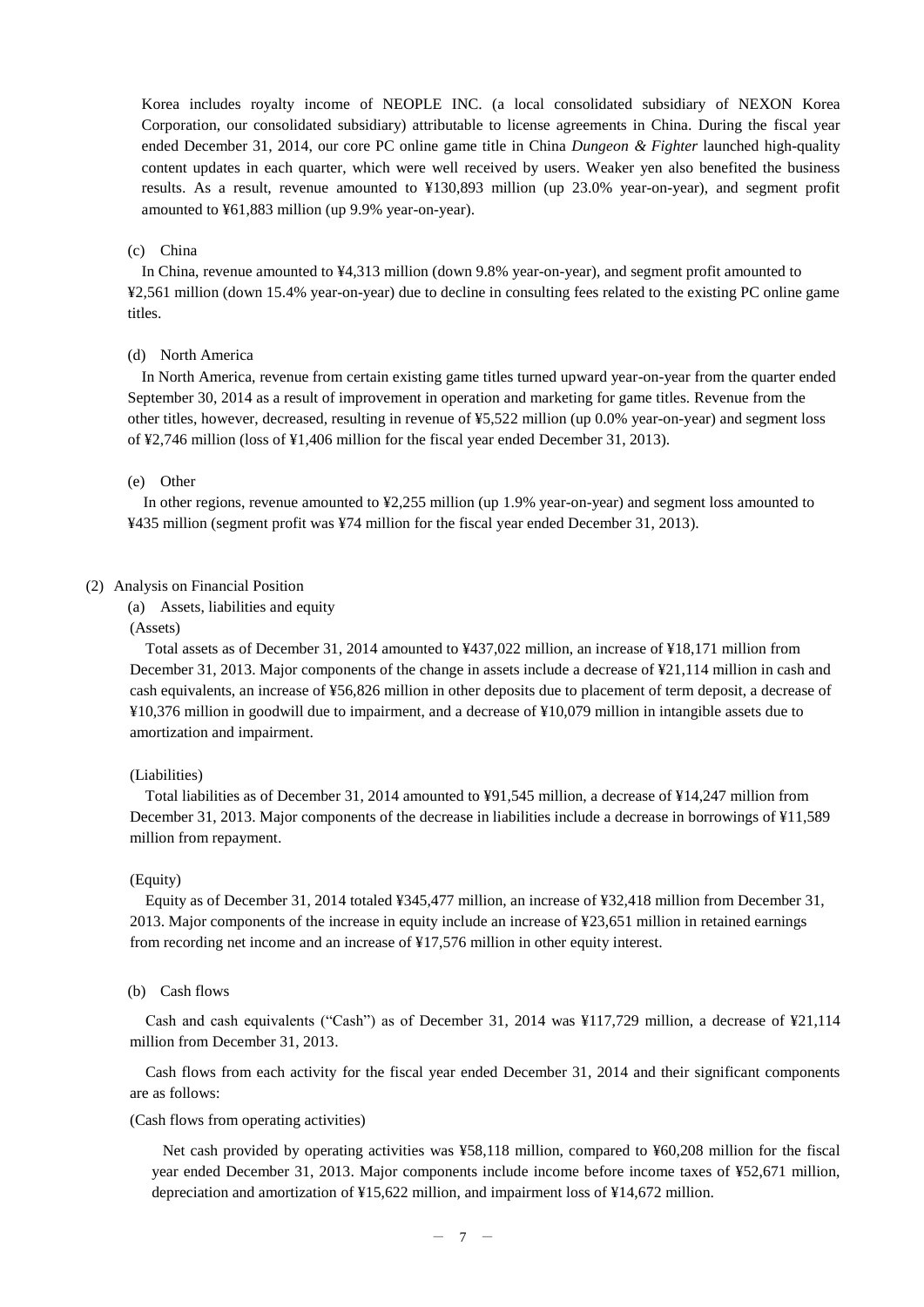(Cash flows from investing activities)

Net cash used in investing activities was ¥61,820 million, compared to ¥6,345 million for the fiscal year ended December 31, 2013. Major components include an increase in other deposits of ¥50,830 million.

(Cash flows from financing activities)

Net cash used in financing activities was ¥27,050 million, compared to ¥13,033 million for the fiscal year ended December 31, 2013. Major components include repayment of long-term borrowings of ¥12,327 million and acquisition of treasury stocks of ¥10,043 million.

(Reference) The trends of cash flow index are as follows:

|                                                                              | Fiscal year ended                      | Fiscal year ended |  |  |  |
|------------------------------------------------------------------------------|----------------------------------------|-------------------|--|--|--|
|                                                                              | December 31, 2013<br>December 31, 2014 |                   |  |  |  |
| Ratio of equity attributable to owners<br>of the parent $(\%)$               | 73.6                                   | 77.9              |  |  |  |
| Ratio of equity attributable to owners<br>of the parent at fair value $(\%)$ | 102.0                                  | 111.0             |  |  |  |
| Interest-bearing liabilities to cash flow<br>ratio (years)                   | 0.8                                    | 0.6               |  |  |  |
| Interest coverage ratio (times)                                              | 82.4                                   | 106.7             |  |  |  |

Ratio of equity attributable to owners of the parent: Equity attributable to owners of the parent (end of year) / total assets (end of year)

Ratio of equity attributable to owners of the parent at fair value: Market capitalization / total assets (end of year)

Interest-bearing liabilities to cash flow ratio: Interest-bearing liabilities / cash flows

Interest coverage ratio: cash flows / interest paid

(Note 1) All ratios are calculated based on the financial data on a consolidated basis.

(Note 2) Market capitalization is calculated based on the number of shares issued and outstanding, excluding treasury stock.

(Note 3) Cash flows are derived from operating cash flows.

(Note 4) Interest-bearing liabilities cover all liabilities recorded in the consolidated statement of financial position that are subject to interest payment.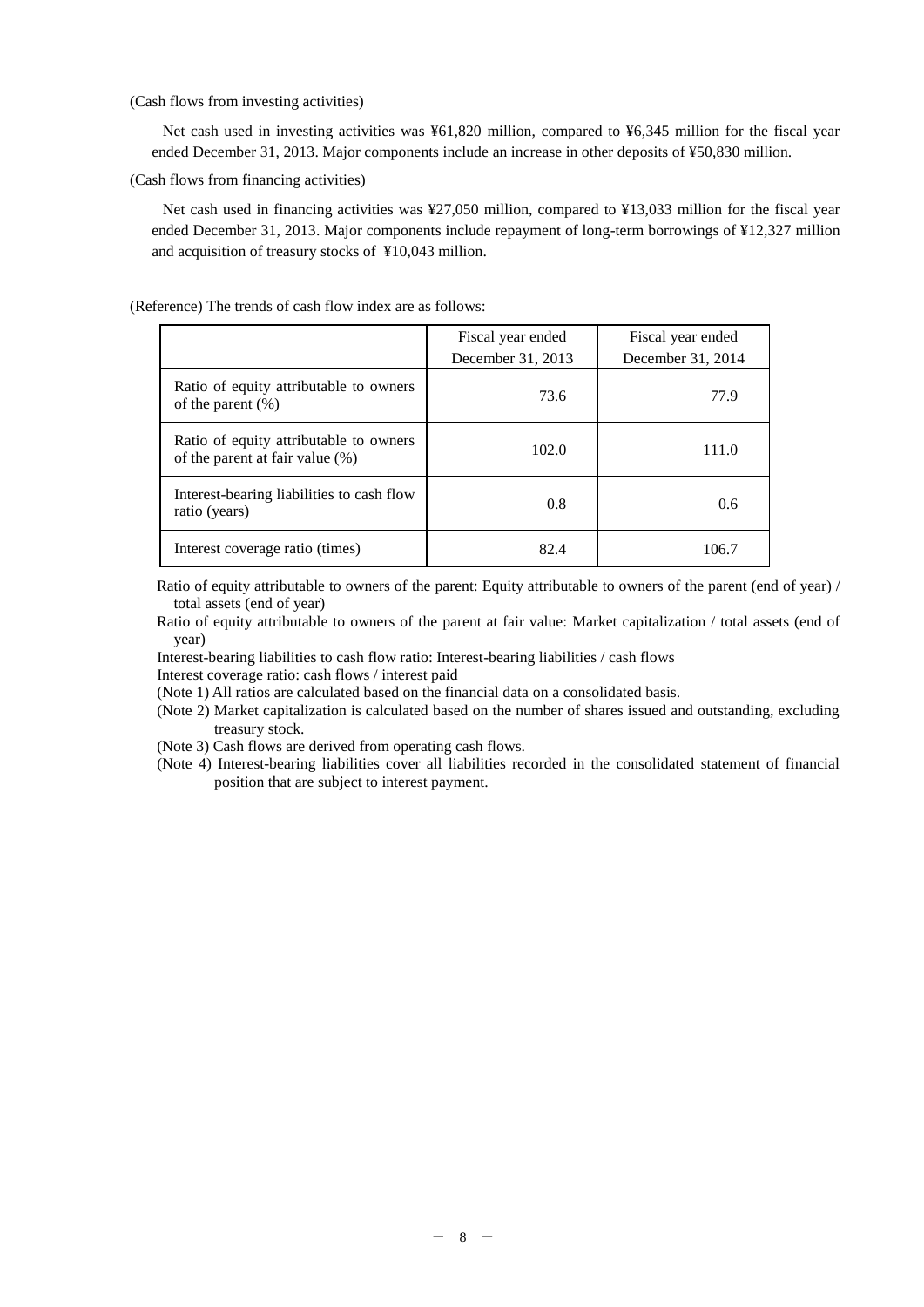#### (3) Qualitative Information on Consolidated Financial Results Forecast

The business environment surrounding the Group has been changing in expectation of further development of the high-speed Internet environment for PC and mobile around the world. With regard to consolidated financial results forecast, it is difficult to forecast specific figures for full-year financial results as it is difficult to project the growth of the PC online game and the mobile game market, in which the Group's main businesses operate, and the Group's revenue largely depends on such uncertain factors as preference of users and the presence of popular titles. In order to provide more accurate information to our shareholders and investors, the Group decided to disclose consolidated financial results forecast for the following quarter with a range.

For the three months ending March 31, 2015, the Group expects consolidated revenue in the range of ¥44,259  $\sim$ 47,728 million (a decrease of 6.8%  $\sim$  an increase of 0.5% year-on-year), operating income in the range of  $\frac{14}{715}$  ~ 18,138 million (a decrease of 30.5% ~ 14.3% year-on-year), income before income taxes in the range of ¥15,492 $\sim$ 18,917 million (a decrease of 28.8% $\sim$ 13.1% year-on-year), net income in the range of ¥13,006 $\sim$ 15,898 million (a decrease of  $20.3\% \sim 2.6\%$  year-on-year), net income attributable to owners of the parent in the range of  $\frac{12,793}{\sim}$  15,669 million (a decrease of 20.8%  $\sim$  2.9% year-on-year), and basic earnings per share in the range of ¥29.66 ~36.33. The Group operates a global business in Japan, South Korea, China, the United States and other countries. Major exchange rates are assumed to be 1 U.S dollar  $=$  ¥114.54, 100 South Korean won  $=$ ¥10.55 and 1 Chinese Yuan = ¥18.59. In most cases, the exchange rates of both the South Korean won and the Chinese Yuan are linked to the U.S. dollar. We expect that every one Japanese yen move against the U.S. dollar will have an impact of approximately ¥283 million on revenue and approximately ¥135 million on operating income for the three months ending March 31, 2015.

For the three months ending March 31, 2015, revenue in the PC online business are forecasted to be  $\frac{1}{26,859}$ 39,641 million. In Korea and China, the first quarter is in general a seasonably stronger period due to Chinese New Year. In Korea, we are scheduled to launch high quality content update for our existing PC titles including *FIFA Online 3*, *Sudden Attack*, *Dungeon & Fighter* and *Maple Story*. Also in China, a high quality content update is scheduled for our main PC title D*ungeon & Fighter*. In the mobile business, revenue increased significantly from Q1 2014 due primarily to strong sales of new mobile games in Korea; however, as there is no scheduled release of major new mobile titles in Q1 2015 and mobile browser gamemarket in Japan continues to see decline, revenue for the three months ending March 31, 2015 is forecasted to be  $\frac{47,400}{8,087}$  million. While we expect revenue for the three months ending March 31, 2015 to increase year-over-year based on these factors, operating margin is expected to decrease year-over-year due to the change in the geographical revenue composition as we expect more revenue from Korea and the mobile business with lower margin and less from China with higher margin. As for costs, we expect an increase in variable costs for the three months ending March 31, 2015 due to an increase in personnel costs associated with salary and headcount increase mainly in Korea, an increase in advertisement expense, and an increase in royalty payments associated with an increased revenue from *FIFA Online 3* and *FIFA Online 3M*. The financial results forecast is based on our judgment using available information at this time and include various uncertain factors; and accordingly, any change in the business condition may cause actual results to differ from the forecast.

## (4) Basic Policy on the Distribution of Profits and Dividends for the Current and Next Fiscal Year

Guided by the fundamental principles of protecting investor interests, our dividend policy is to return profits to our shareholders through dividend payment or stock split only after careful consideration of shareholders' equity, management performance, our anticipated earnings, in line with financial results. We aim to effectively use retained earnings to actively develop and expand our business through M&A and acquisition of game distribution rights, for the purpose of enhancement of our management base and future business growth.

In accordance with the above policy, the Company is planning to pay year-end dividend of ¥5 for the fiscal year ended December 31, 2014. We are also planning to pay interim and year-end dividend of ¥5 for the fiscal year ending December 31, 2015.

The dividend payment is made based on the resolution of our Board of Directors. Our Articles of Incorporation stipulates that "the decisions with regards to dividends from surplus and other matters as stipulated under each item of Article 459 (1) of the Companies Act shall not require a resolution of the General Meeting of Shareholders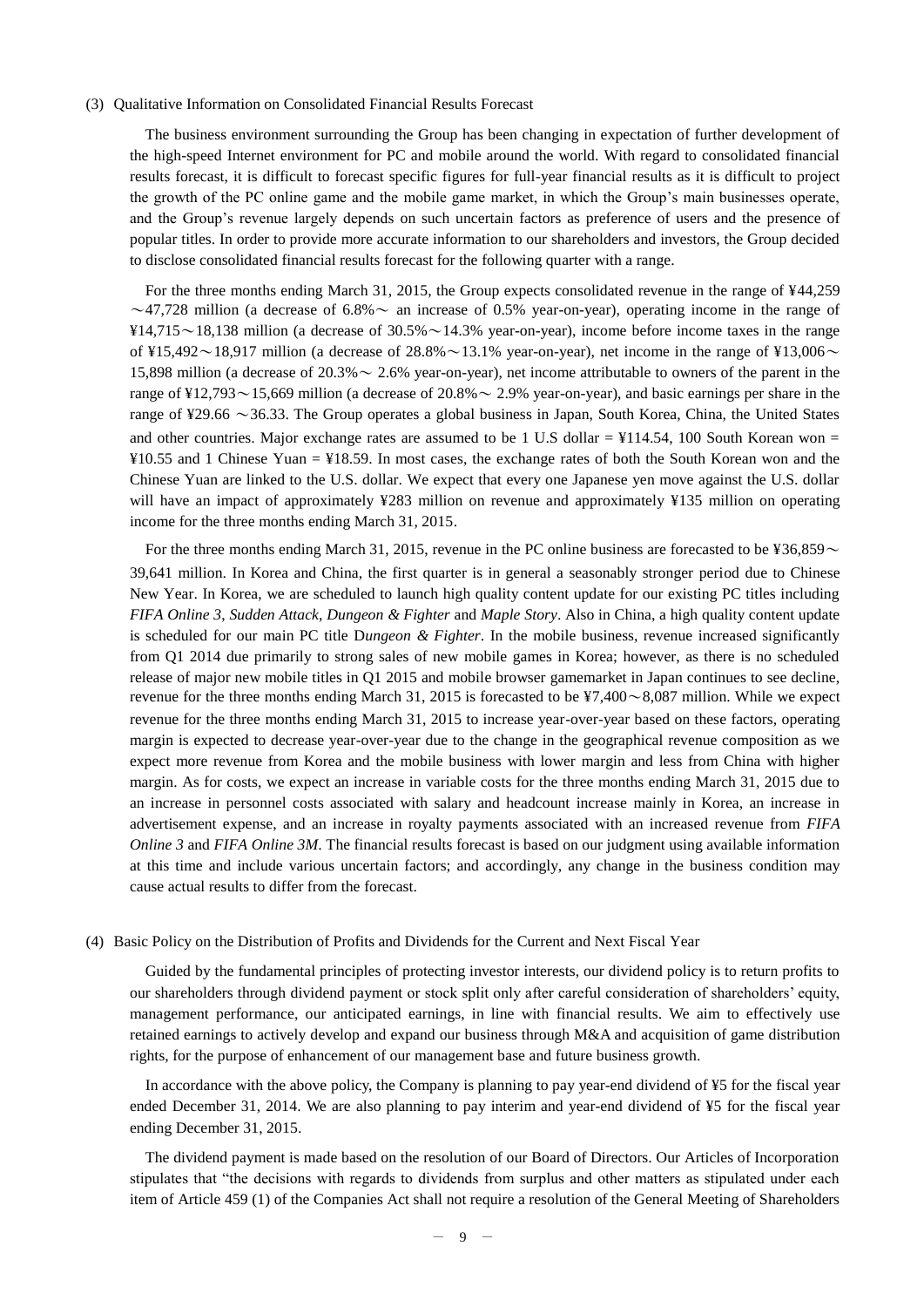but shall be decided by a resolution of the Board of Directors, except when otherwise provided for by laws and regulations," that "the record date for the Company's year-end dividends shall be December 31 of each year" and that "the record date for the Company's interim dividends shall be June 30 of each year."

2. Current Status of the Corporate Group

As of December 31, 2014, the Group consists of the Company, 20 consolidated subsidiaries and 6 affiliated companies, and is engaged in production/development and distribution of PC online and mobile games. Mainly, the Company and gloops, Inc. (in Japan) and its local consolidated subsidiaries (overseas) develop overall strategies and operate business for their respective merchandises and services in each region as independent units.

Accordingly, the Group consists of geographical segments based on production/development and distribution of PC online and mobile games. The reportable segments include "Japan," "Korea," "China," "North America," and "Other" which includes European and Asian countries.

Japan: The Company; inBlue, Inc.; gloops, Inc.; Comlier Inc.

Korea: Nexon Korea Corporation; Rushmo Co., Ltd.; NEOPLE INC.; Nexon Networks Corporation; Neon Studio Corporation; NDOORS Corporation; Nexon GT Co., Ltd.; Nexon Communications Co., Ltd.; Nexon Space Co., Ltd.; Thingsoft Inc.

China: Lexian Software Development (Shanghai) Co., Ltd.

North America: Nexon America, Inc.; Fantage.com Inc.; Nexon M Inc.; Rushmo America Inc. Other: NEXON Europe S.à.r.l.; gloops Vietnam Inc.

The Group's business department is classified into (a) PC Online business and (b) Mobile business.

- (1) Business department
	- (a) PC Online business

The primary business activities of the PC online business department are production/development and distribution of PC online games. In addition, we also offer services such as consulting business related to PC online game distribution, in-game advertising business, and merchandising business incidental to PC online business.

PC online games are played simultaneously by multiple players connected to the game server via Internet on a real-time basis.

The major PC online game titles that the Group distributes include *Maple Story*, *Dungeon & Fighter*, *Sudden Attack, Counter-Strike Online* and *FIFA Online 3*. In deciding to introduce a new game title, the Company first evaluates users' characteristics and preferences in various areas of the world as well as the appropriateness of the game genre before commencing the distribution on a trial basis, in order to respond flexibly to different markets.

PC online games developed by the Group, such as NEXON Korea Corporation and NEOPLE INC., are distributed directly by themselves or through other Group companies, including the Company, Nexon America, Inc., and NEXON Europe S.à.r.l., in various countries with large market. By establishing a closely coordinated structure within the Group for production, development and distribution of PC online games, we have been maximizing the business synergy effects. In addition, the Group publishes and distributes to users PC online games developed by outside developers, for which the Company acquired the distribution rights, in order to maximize profitability, and we also maintain amicable relationships with the developers as we provide distribution service for them. In those regions where the Group does not have direct distribution channels, the Group distributes the PC online games produced by the Group through local publishing companies. With our aforementioned business efforts, the Company is striving to distribute exciting and creative game titles to users around the world.

As for consulting business, Lexian Software Development Co., Ltd. provides Chinese domestic distribution companies with consulting services for setting up and maintaining billing systems (Note) and membership systems, business strategy development, game business management, and marketing.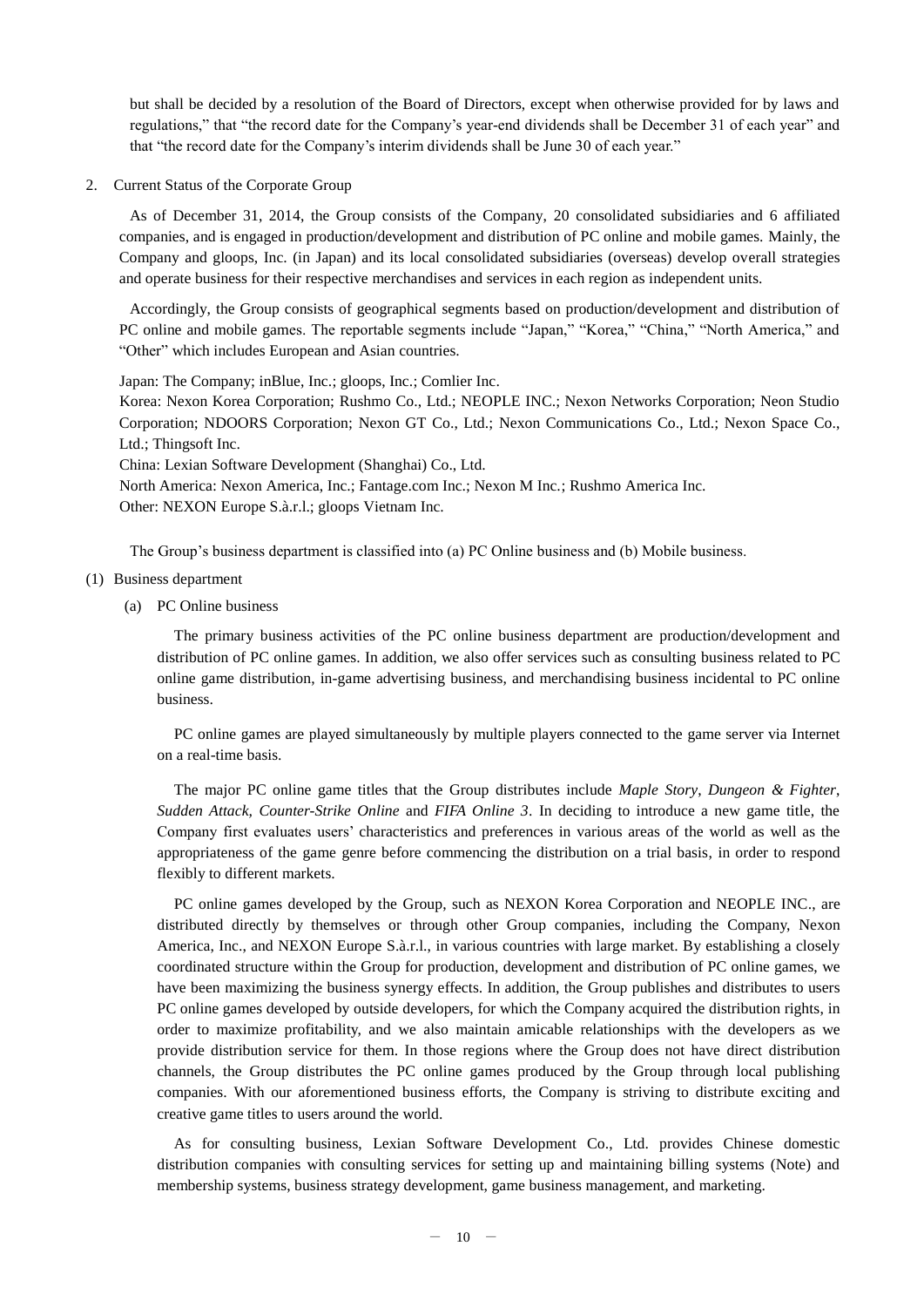In addition, NEXON Networks Corporation provides Korean companies with services for clients support in providing PC online games and operation of net-cafés.

The in-game advertisement business has been developing its activities by taking advantage of its two unique characteristics. The first characteristic is the ability to continuously update game content or advertisement content, a primary strength of online game advertisements, which allows direct exposures by using functional items that are equipped with an advertisement function in the game. The other characteristic is the ability to allow simultaneous exposure of different advertisements to respective targeted users through dedicated servers that aggregately manage all the advertisements.

The merchandising business is engaged in operations to produce and market merchandises of popular characters from the games owned by the Group.

- (Note) Billing system: An electronic billing confirmation service related to the usage of internet or email services provided by enterprises.
- (b) Mobile business

The mobile business department is engaged in development and distribution of mobile games on various platforms including feature phones, smartphones, and tablets. The Group develops and distributes mobile games in Japan and overseas. In Japan, development and distribution of mobile games are conducted primarily through inBlue, Inc. The Company is also engaged in distribution of mobile games. In Korea, development and distribution of mobile games are conducted primarily through NEXON KOREA Corporation, NEOPLE INC., Neon Studio Corporation, NDOORS Corporation, and Nexon GT Co., Ltd. In the U.S., distribution of mobile games is primarily conducted through Nexon M Inc.

#### (2) PC online game business model

The Company's PC online game business models can be categorized into the following three types.

(a) Self-distribution model

The self-distribution model is a model in which game service (sets up network environment, marketing, user support, etc.) for games developed by the Group, such as NEXON Korea Corporation and NEOPLE INC., are provided directly by themselves or other Group companies, including the Company, Nexon America, Inc., and NEXON Europe S.à.r.l.

After commencing distribution, the Group will collect user payments pursuant to a pre-determined charging policy. In most cases, however, the Group has retained a closing agent business service for a fee to collect user payments.

(b) License granting model

The Group, as the owner of the copyright of self-developed games, enters into license agreements with outside distribution companies and grants distribution rights.

After the license agreement is executed, the grantee of the distribution right itself will assume the responsibility of setting up network environment, marketing, and user support services. At the same time, member companies of the Group that own the copyright of the games will support the activities of the grantee for the purpose of increasing its profit.

In the Group, companies that develop PC online games including Nexon Korea Corporation and NEOPLE INC. grant distribution rights to outside distribution companies in China and other countries.

The Group in principle executes only one license agreement that grants distribution rights for a game in each country. Accordingly, the Group grants a local distribution company with an exclusive right to distribute. In this context, member companies of the Group that own the copyright of the subject game will provide updates of the game content in a continuous manner or necessary technical support, receive a contract payment at the time of executing the contract with a distribution company, and, after game distribution service has commenced, receive a certain portion of the service charges that the distribution company collects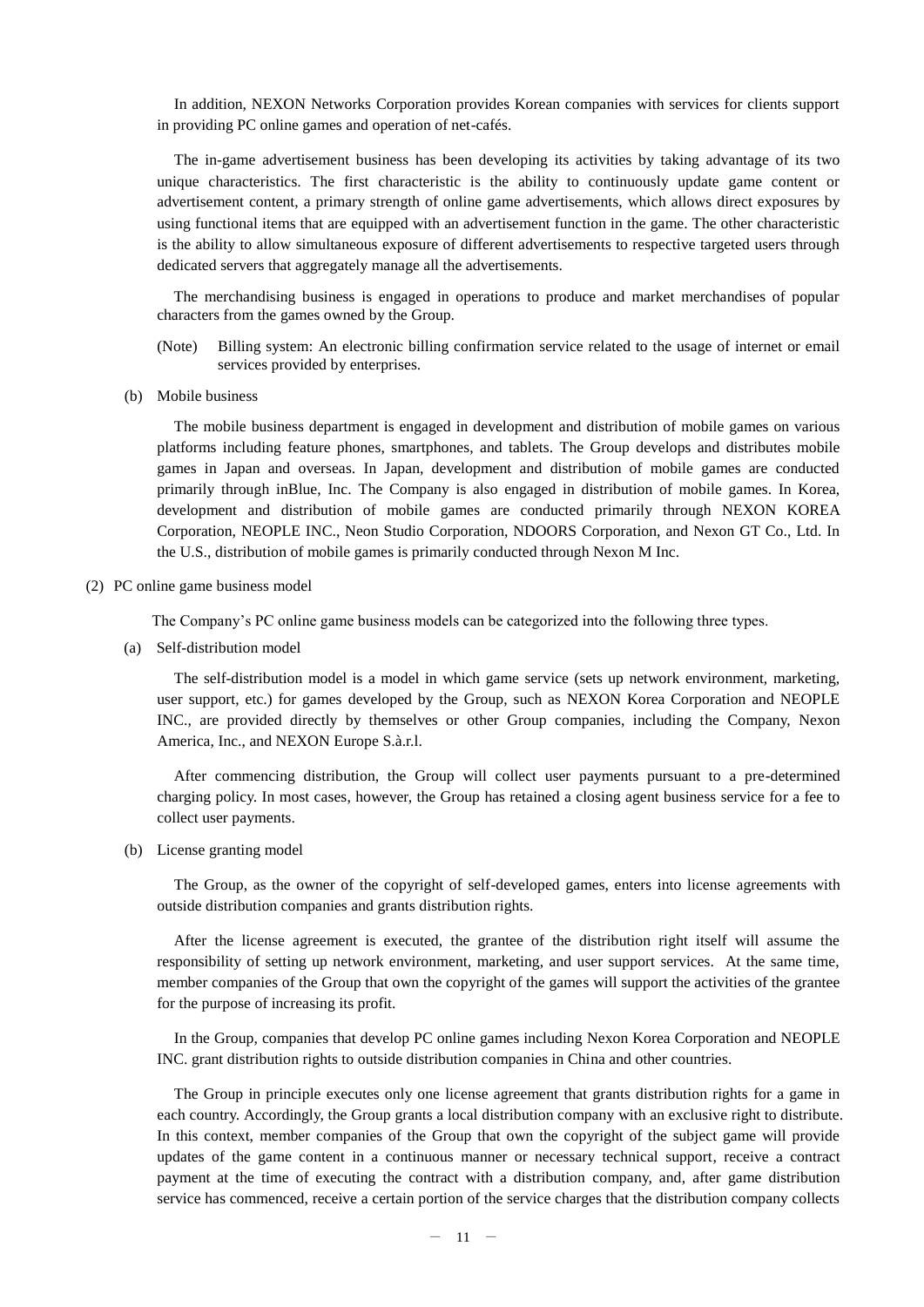from users as a royalty payment.

The terms and condition of the royalty payments are stipulated in the individual agreement taking into consideration the conditions of the area where the local distribution company is located.

(c) License distribution model

In license distribution model, the Group enters into a license agreement with an outside PC online game developer, obtains a local exclusive distribution right, sets up network environment through which the Group provides services, provides marketing service and user support, and provides game distribution service.

The Group collects service charges from users, and a certain portion of which will be paid to the outside PC online game developer as a royalty payment.

The Group's deals with Valve Corporation related to *Counter-Strike Online* and with Electronic Arts Inc. related to *FIFA Online 3* and *FIFA Online 3M* fall into this category.

(3) PC online game monetization model

The billing method in the current PC online game monetization model can be categorized into the following three types. The Group collects charges with method type (a).

(a) Item-based revenue model, a fee is charged at the time of purchasing items in game

Basic usage of games is free. However, certain fees are charged to purchase necessary items (costumes or weapons) or to use certain services.

As the basic usage of games is free, this method lowers the mental hurdle at the initial stage of playing PC online games, and new users are able to start playing games easily. On the other hand, revenue generated from the games will be affected by the attractiveness of the pay items sold in the games. In recent years, more PC online games have come to adopt this method within the entire market to entertain new users as the market recognition of the games with no basic usage fee improves.

The Group, with the intent of attracting more users to the Group's game service, has been the first to provide the item-based revenue method for PC online games.

(b) Pay-as-you-go according to the term of usage (Fixed price method)

The pay-as-you-go (fixed price) method is a method to charge a fixed fee per month, day or hour to users for playing games.

Under this method, it is possible to generate a constant level of revenue by securing a certain number of users. However, it is probable that new users may feel the burden of committing to a fixed amount every month, compared to games with no basic usage fee.

(c) Advertisement revenue model

Basic usage of games is free. The service provider receives revenue from advertisements inserted either at the beginning, ending or during the games.

Under this method, advertisements are primarily sponsored by businesses, thus, it is commonly combined with the above methods (a) or (b), and the popularity of the game itself (user attraction) will have a direct impact.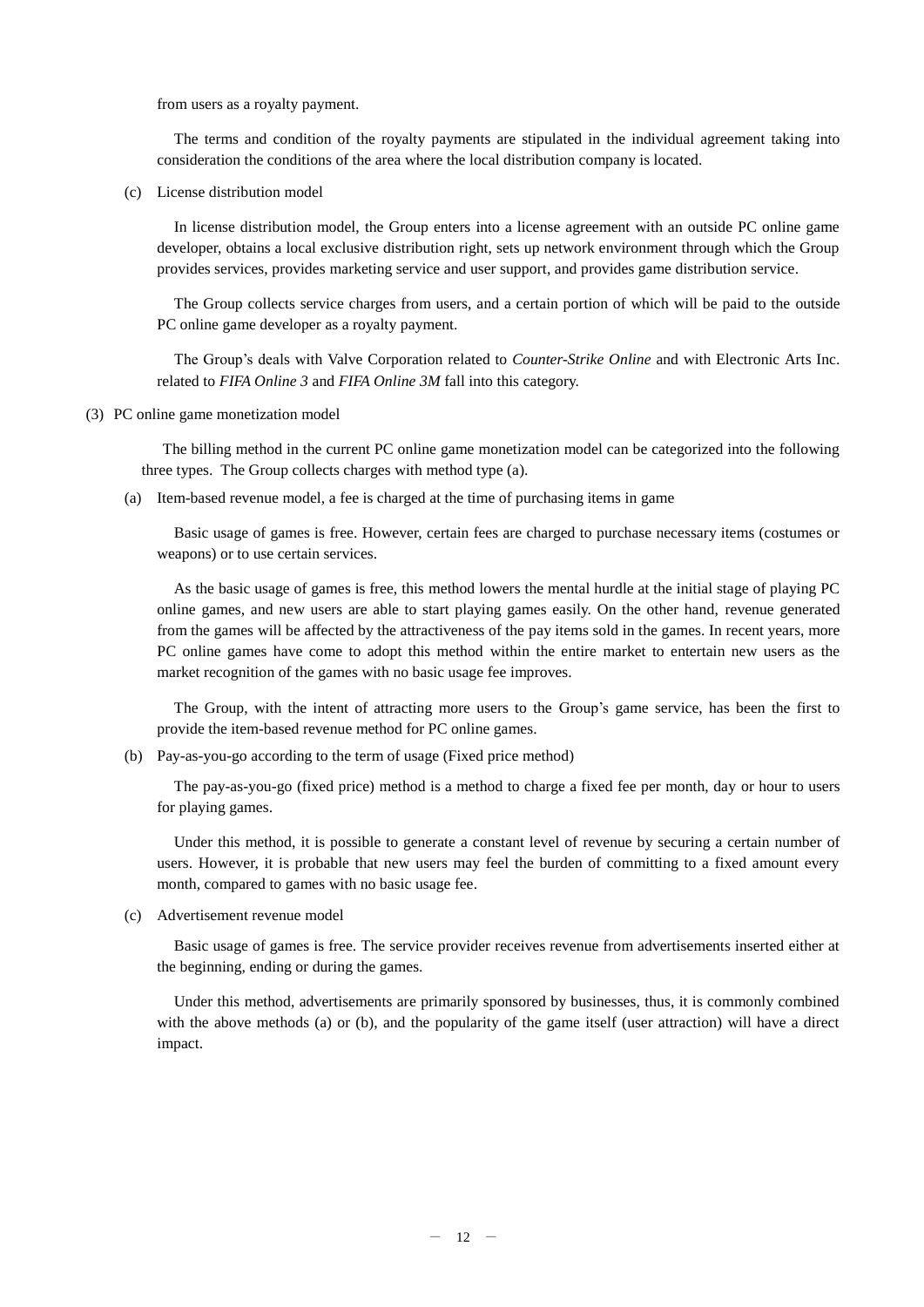[Business system chart]

Chart 1 presents a business system chart of the above described matters.

<Chart 1>



(Note) In general, only one license is granted for a game in each country, providing the local company with an exclusive right to distribute.

The royalty income flow within the Group is presented in Chart 2, covering the Company and its major subsidiaries. The thicker lines represent major flows.

<Chart 2>

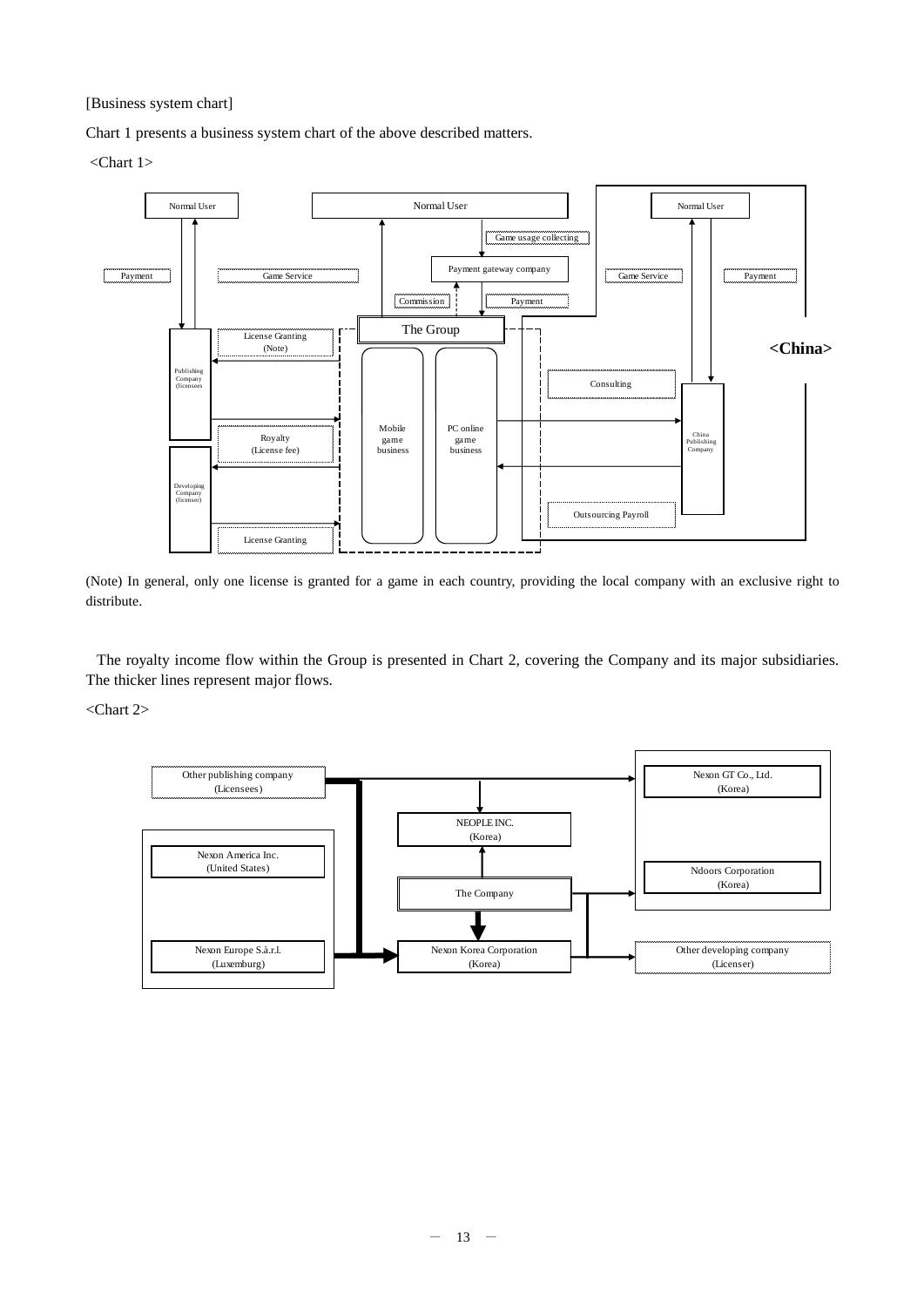- 3. Management Policy
	- (1) Company's Basic Management Policy

The Group is aiming to become the world's top game company. Our fundamental policy for new game titles is to provide exciting, creative and unique new games with high quality and for existing game titles is to provide users with games that continue to be fun for a long period of time through attractive content update and satisfying game operation.

(2) Targeted Management Indicators

We believe the key management indicators of the Group to be revenue and operating income. Through the continuous growth of revenue and operating income, we will achieve growth in enterprise value.

(3) Company's Mid- to- Long-Term Management Strategy

Three major trends are apparent in the game industry today. The first is the change from offline to online; the second is player migration from "single player games" to "multiplayer games"; and the third is the changes in billing methods triggered by the introduction of "free-to-play" games.

With these major changes serving as a spur, the Group's long-term goals are to become the world's top game company, establish its position as a leading player in the game industry, and continue to provide users around the world with exciting, creative and unique new game titles with high quality, leveraging our strengths of procurement capability for new game contents through in-house development and publishing, game operation capability, global business base, and solid financial structure.

In order to become the world's top game company and achieve further growth, the Group will focus on the following three priorities:

Product: We believe that across all platforms, only the highest-quality, most original games will be truly successful. To this end, our new leadership team will be narrowing Nexon's focus and resources to fewer, better games – games that really get us excited, and that we think will attract and retain huge numbers of players.

People: To create radically innovative and entertaining games requires us to attract and retain the best people in the industry, from around the world. This means taking a new approach to recruiting and people management to set ourselves apart as an attractive workplace in a highly competitive industry. We will further differentiate ourselves by offering developers the freedom to create the most exciting games, and the ability to reach our massive worldwide audience.

Partners: We have a uniquely strong track record in our industry of successful partnerships with leaders around the world, and a reputation for integrity and performance as a partner. Our expertise in free-to-play and our global reach have brought us together with companies looking to take their businesses online or to expand their geographic footprint. We will continue to leverage our track record and capabilities to enter into significant new partnerships.

(4) Issues to be Addressed

The Group recognizes the following matters as issues to be addressed in order to achieve our future growth.

(a) Provide new game titles with enticement and high quality and execute content update of existing game titles

Regardless of whether the hardware used to play the game is PC or mobile or whether the game is distributed in Japan, Korea, China, the U.S., or anywhere in the world, excellence of the game is measured by the quality of its content in the game industry. We have no intention of settling for our popular game titles the Group is currently offering, including *Dungeon & Fighter* and *Maple Story*. Instead, in order to become the world's top game company, we are aiming to distribute exciting, creative and unique game titles with high quality to offer users with the greatest pleasure and special experience and, for existing games, to execute attractive content updates and manage game operation that can attract and satisfy users for a long period of time. To this end, we intend to further enhance the business base in order to distribute new high-quality game titles and execute attractive content updates to existing game titles, through efforts such as strengthening game operation capability, enhancing development and publishing capability within the Group, forming partnerships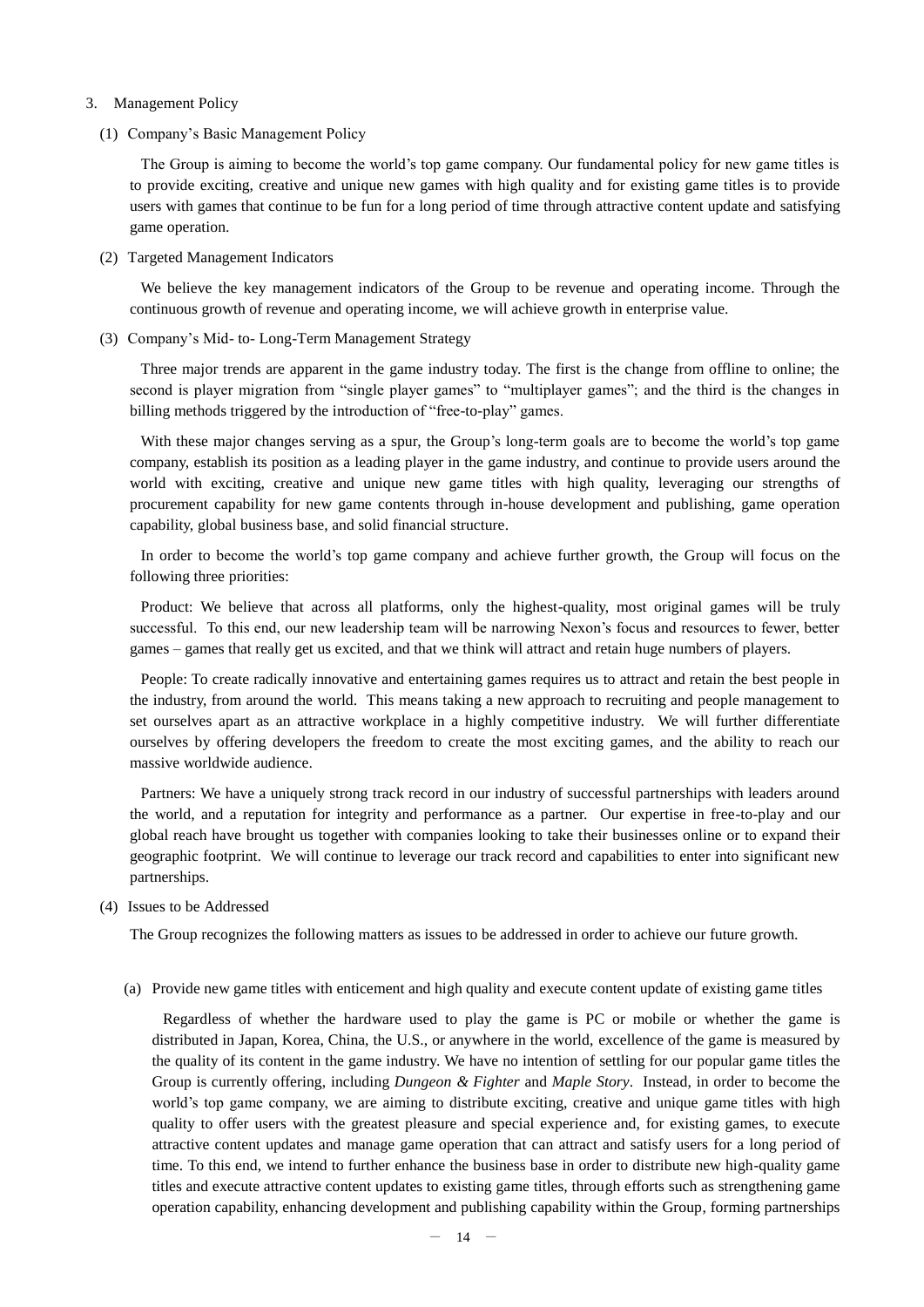including co-development with other game developers, and investing in leading game developers.

(b) Strengthen information security

The Group provides PC online game and mobile game service which handles game data and users' personal information through the information system, and accordingly, it is required to maintain the highest level of information systems infrastructure to prevent illegal access or illegal use by external parties, and to enhance information security structure including internal information management organization.

The Group has been focusing on enhancement of the information security structure through the group-wide enhancement of the organization in terms of information security and implementation of cutting-edge information systems, and is determined to make continued efforts to strengthen the overall information security structure in order to provide our users with reliable and secure services.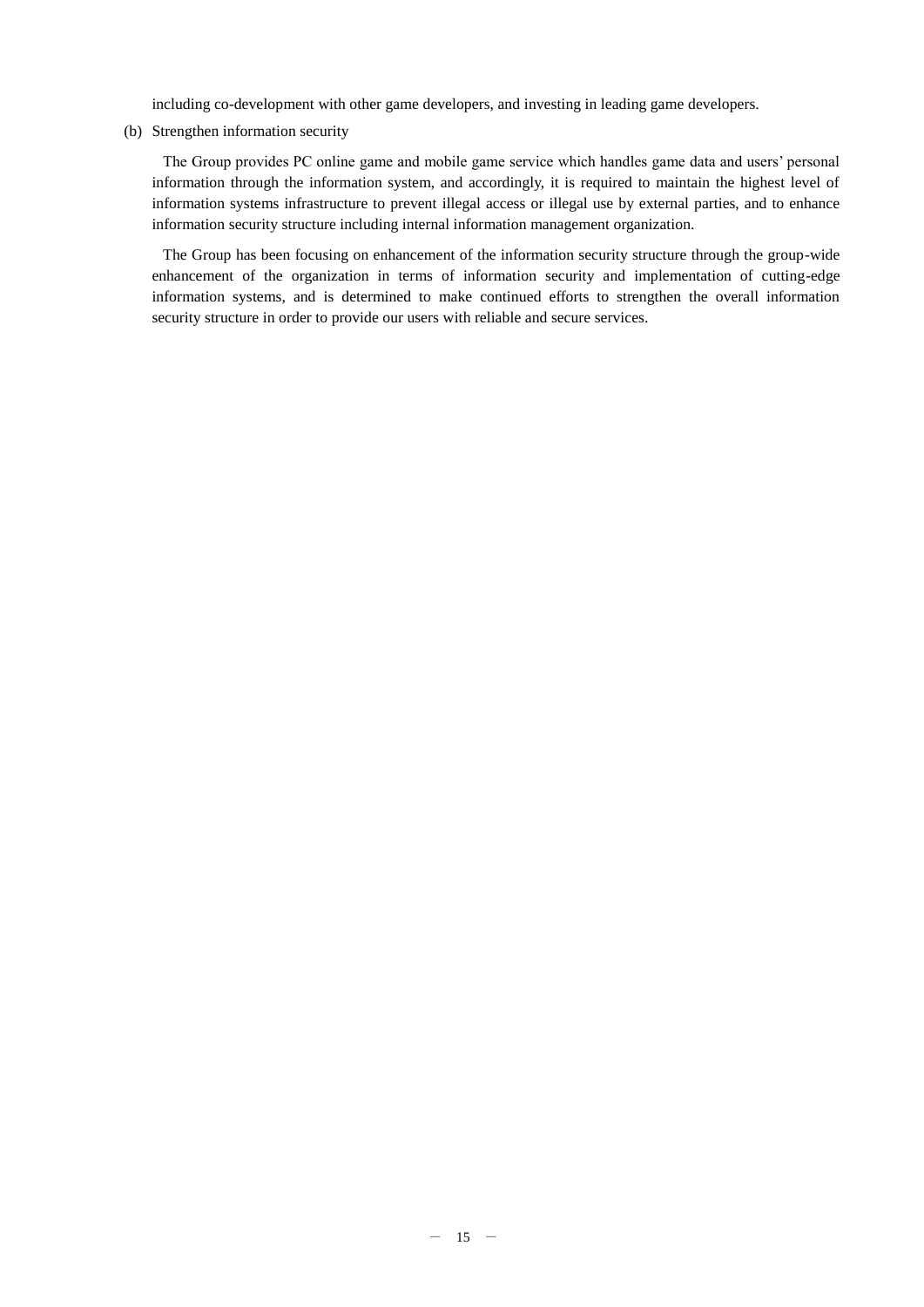# 4. Consolidated Financial Statements

(1) Consolidated Statement of Financial Position

|                                               |                            | (Millions of yen)          |
|-----------------------------------------------|----------------------------|----------------------------|
|                                               | As of December 31,<br>2013 | As of December 31,<br>2014 |
| Assets                                        |                            |                            |
| Current assets                                |                            |                            |
| Cash and cash equivalents                     | 138,843                    | 117,729                    |
| Trade and other receivables                   | 22,469                     | 32,280                     |
| Other deposits                                | 43,409                     | 100,235                    |
| Other financial assets                        | 2,265                      | 3,029                      |
| Other current assets                          | 6,126                      | 4,852                      |
| Subtotal                                      | 213,112                    | 258,125                    |
| Assets held for sale                          | 4,687                      |                            |
| Total current assets                          | 217,799                    | 258,125                    |
| Non-current assets                            |                            |                            |
| Property, plant and equipment                 | 22,080                     | 24,039                     |
| Goodwill                                      | 45,802                     | 35,426                     |
| Intangible assets                             | 26,653                     | 16,574                     |
| Investments accounted for using equity method | 2,560                      | 1,845                      |
| Other financial assets                        | 98,642                     | 93,779                     |
| Other non-current assets                      | 1,144                      | 2,518                      |
| Deferred tax assets                           | 4,171                      | 4,716                      |
| Total non-current assets                      | 201,052                    | 178,897                    |
| <b>Total</b> assets                           | 418,851                    | 437,022                    |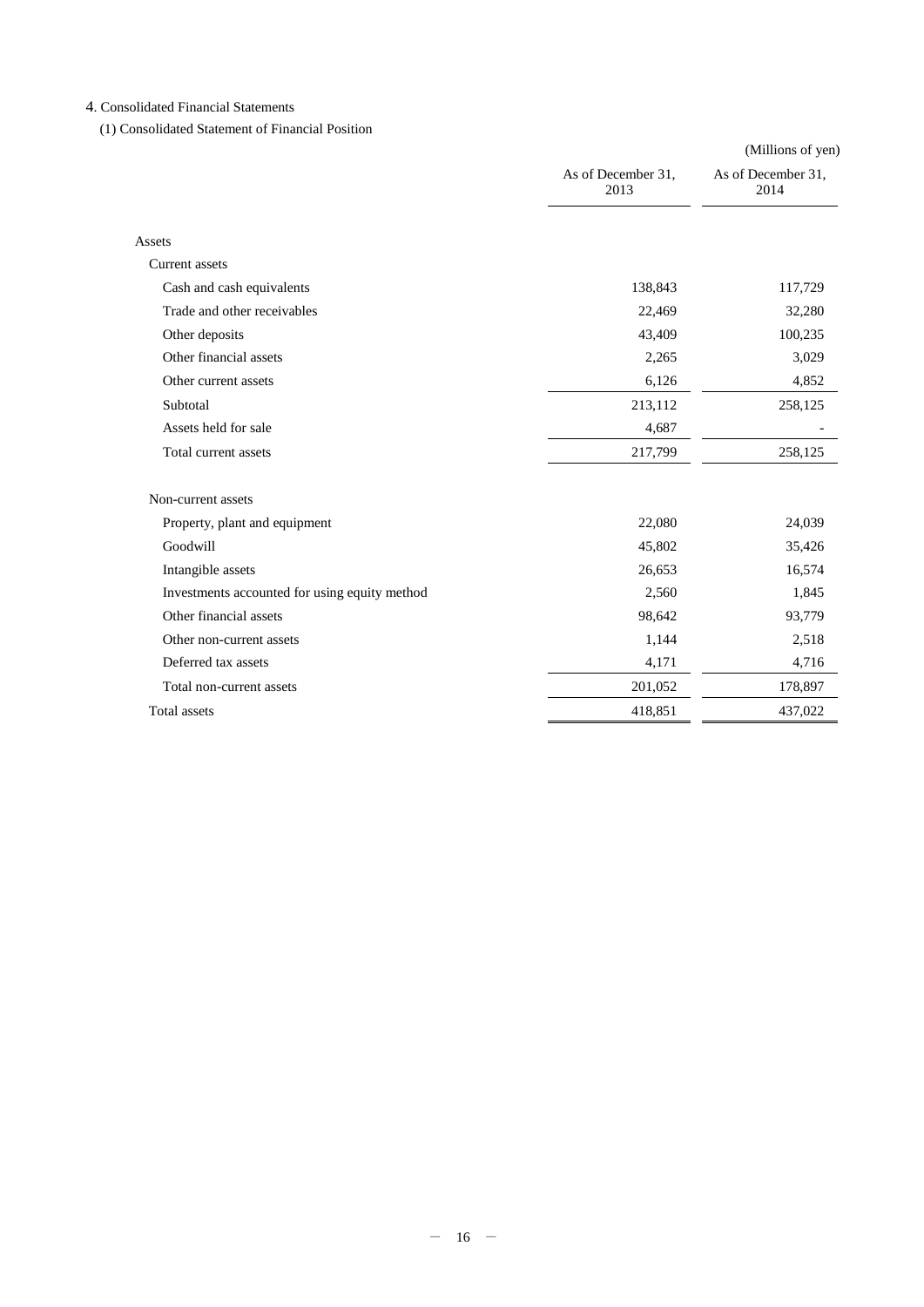|                                                   |                            | (Millions of yen)          |  |  |
|---------------------------------------------------|----------------------------|----------------------------|--|--|
|                                                   | As of December 31,<br>2013 | As of December 31,<br>2014 |  |  |
| Liabilities and equity                            |                            |                            |  |  |
| Liabilities                                       |                            |                            |  |  |
| <b>Current liabilities</b>                        |                            |                            |  |  |
| Trade and other payables                          | 10,063                     | 10,214                     |  |  |
| Deferred income                                   | 9,356                      | 10,718                     |  |  |
| Borrowings                                        | 13,408                     | 13,180                     |  |  |
| Income taxes payable                              | 8,502                      | 12,836                     |  |  |
| Other financial liabilities                       | 812                        | 1,268                      |  |  |
| Provisions                                        | 1,248                      | 2,323                      |  |  |
| Other current liabilities                         | 7,064                      | 6,484                      |  |  |
| Total current liabilities                         | 50,453                     | 57,023                     |  |  |
| Non-current liabilities                           |                            |                            |  |  |
| Deferred income                                   | 4,778                      | 2,440                      |  |  |
| Borrowings                                        | 34,605                     | 23,244                     |  |  |
| Other financial liabilities                       | 2,248                      | 1,820                      |  |  |
| Provisions                                        | 305                        | 291                        |  |  |
| Other non-current liabilities                     | 1,181                      | 1,359                      |  |  |
| Deferred tax liabilities                          | 12,222                     | 5,368                      |  |  |
| Total non-current liabilities                     | 55,339                     | 34,522                     |  |  |
| <b>Total liabilities</b>                          | 105,792                    | 91,545                     |  |  |
| Equity                                            |                            |                            |  |  |
| Capital stock                                     | 51,952                     | 52,481                     |  |  |
| Capital surplus                                   | 50,688                     | 40,830                     |  |  |
| Treasury stock                                    | (0)                        |                            |  |  |
| Other equity interest                             | 74,468                     | 92,044                     |  |  |
| Retained earnings                                 | 131,374                    | 155,025                    |  |  |
| Total equity attributable to owners of the parent | 308,482                    | 340,380                    |  |  |
| Non-controlling interests                         | 4,577                      | 5,097                      |  |  |
| Total equity                                      | 313,059                    | 345,477                    |  |  |
| Total liabilities and equity                      | 418,851                    | 437,022                    |  |  |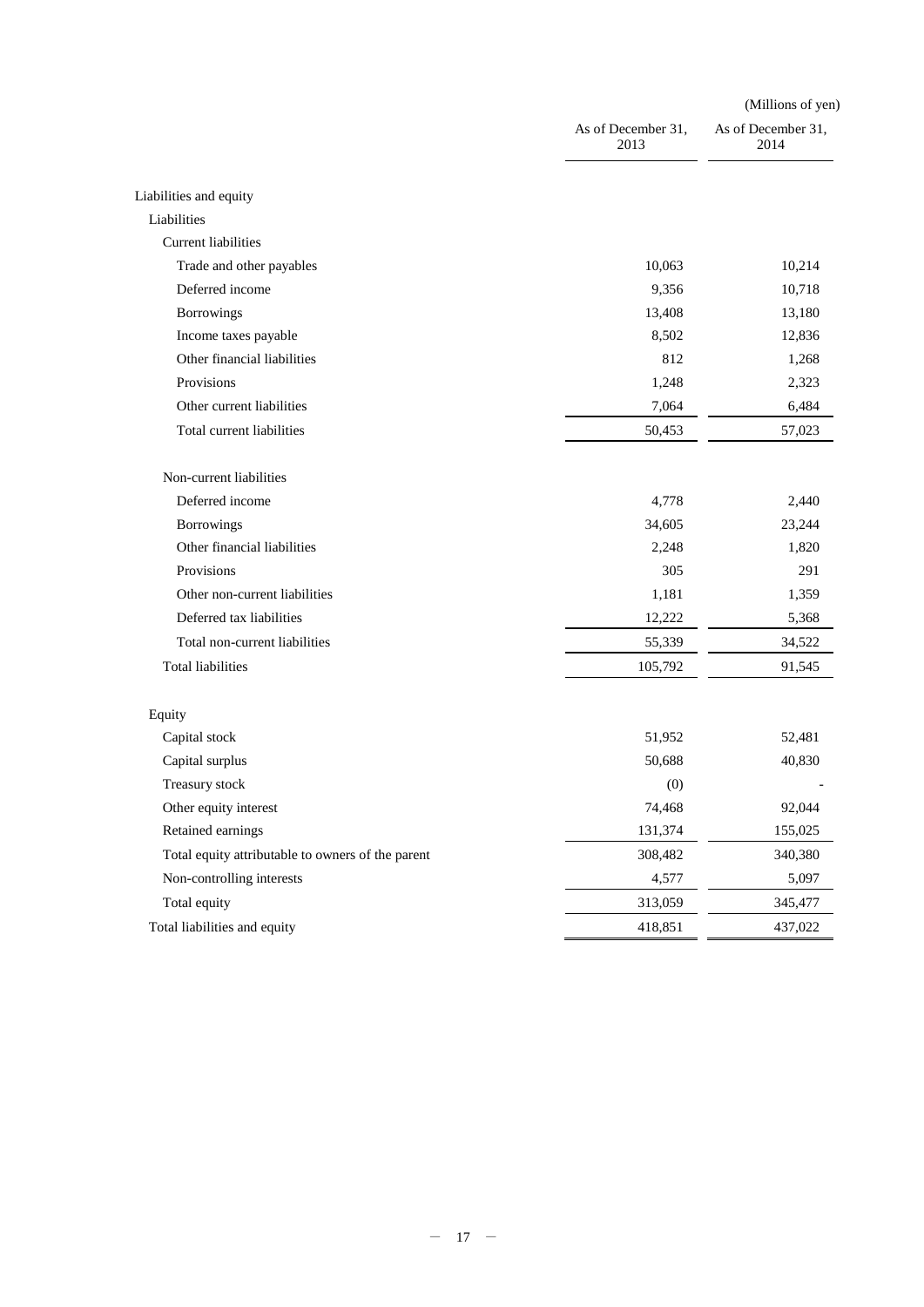## (2) Consolidated Income Statement

|                                                              |                                        | (Millions of yen)                      |
|--------------------------------------------------------------|----------------------------------------|----------------------------------------|
|                                                              | Fiscal Year ended<br>December 31, 2013 | Fiscal Year ended<br>December 31, 2014 |
|                                                              |                                        |                                        |
| Revenue                                                      | 155,338                                | 172,930                                |
| Cost of sales                                                | (34, 150)                              | (44, 335)                              |
| Gross profit                                                 | 121,188                                | 128,595                                |
| Selling, general and administrative expenses                 | (59, 575)                              | (68,600)                               |
| Other income                                                 | 1,637                                  | 1,210                                  |
| Other expenses                                               | (12, 545)                              | (15,696)                               |
| Operating income                                             | 50,705                                 | 45,509                                 |
| Finance income                                               | 3,237                                  | 9,074                                  |
| Finance costs                                                | (5,199)                                | (1,714)                                |
| Equity in losses of affiliates                               | (95)                                   | (198)                                  |
| Income before income taxes                                   | 48,648                                 | 52,671                                 |
| Income taxes expense                                         | (18, 343)                              | (23,250)                               |
| Net income                                                   | 30,305                                 | 29,421                                 |
|                                                              |                                        |                                        |
| Attributable to:                                             |                                        |                                        |
| Owners of the parent                                         | 30,132                                 | 29,316                                 |
| Non-controlling interests                                    | 173                                    | 105                                    |
| Net income                                                   | 30,305                                 | 29,421                                 |
| Earnings per share<br>(attributable to owners of the parent) |                                        | (Yen)                                  |
| Basic earnings per share                                     | 68.83                                  | 67.43                                  |
| Diluted earnings per share                                   | 67.70                                  | 66.34                                  |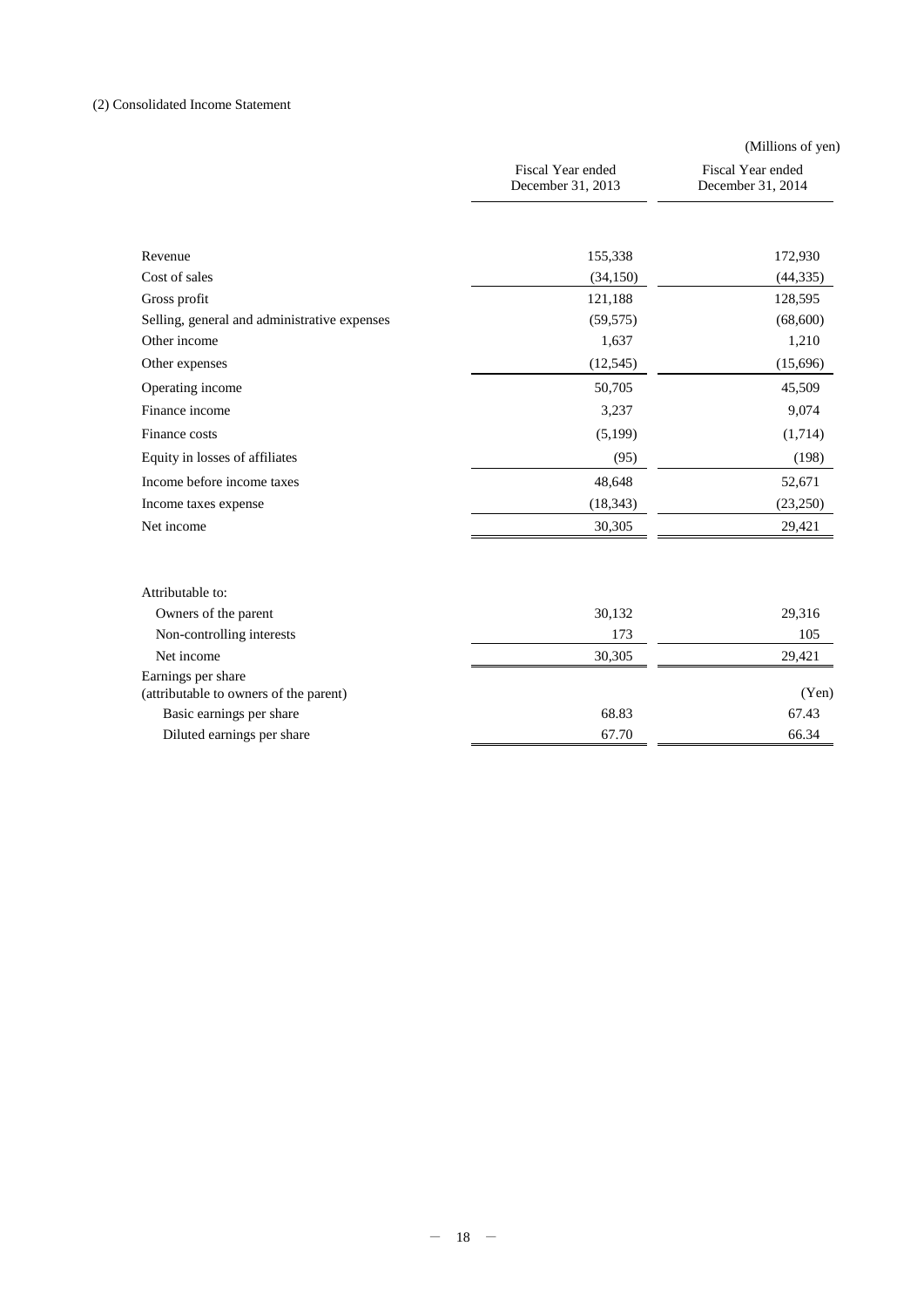# (3) Consolidated Statement of Comprehensive Income

(Millions of yen)

|                                                                                                                                    | Fiscal Year ended<br>December 31, 2013 | Fiscal Year ended<br>December 31, 2014 |
|------------------------------------------------------------------------------------------------------------------------------------|----------------------------------------|----------------------------------------|
| Net income                                                                                                                         | 30,305                                 | 29,421                                 |
| Other comprehensive income                                                                                                         |                                        |                                        |
| Items that will not be reclassified to net income<br>Financial assets measured at fair value through<br>other comprehensive income | 41,024                                 | (15,751)                               |
| Re-measurement of defined benefit pension<br>plans                                                                                 | (31)                                   | (7)                                    |
| Other comprehensive income under equity<br>method                                                                                  | (26)                                   |                                        |
| Income taxes                                                                                                                       | (15,512)                               | 6,045                                  |
| Total items that will not be reclassified to net<br>income                                                                         | 25,455                                 | (9,713)                                |
| Items that may be reclassified subsequently to net                                                                                 |                                        |                                        |
| income                                                                                                                             |                                        |                                        |
| Exchange differences on translation of foreign<br>operations                                                                       | 37,156                                 | 22,077                                 |
| Cash flow hedges                                                                                                                   | 167                                    | 71                                     |
| Other comprehensive income under equity<br>method                                                                                  | 58                                     | (4)                                    |
| Income taxes                                                                                                                       | (122)                                  | (28)                                   |
| items<br>reclassified<br>Total<br>that<br>may<br>be<br>subsequently to net income                                                  | 37,259                                 | 22,116                                 |
| Total other comprehensive income                                                                                                   | 62,714                                 | 12,403                                 |
| Total comprehensive income                                                                                                         | 93,019                                 | 41,824                                 |
| Attributable to:                                                                                                                   |                                        |                                        |
| Owners of the parent                                                                                                               | 92,006                                 | 41,266                                 |
| Non-controlling interests                                                                                                          | 1.013                                  | 558                                    |

Total comprehensive income 93,019 41,824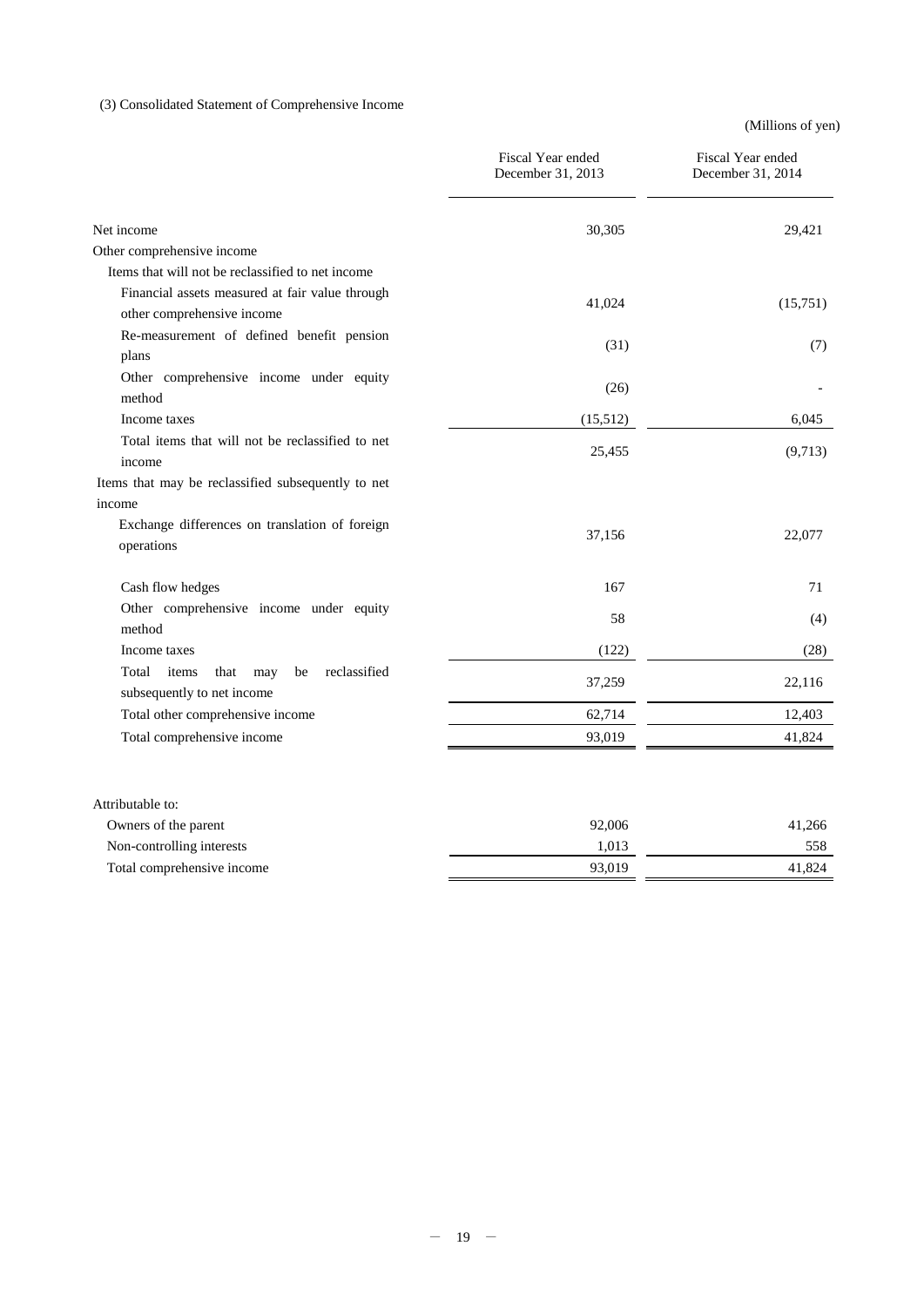# (4) Consolidated Statement of Changes in Equity

Fiscal Year ended December 31, 2013

(Millions of yen)

|                                                             |               |                          | Non-              |                          |                      |         |                          |              |
|-------------------------------------------------------------|---------------|--------------------------|-------------------|--------------------------|----------------------|---------|--------------------------|--------------|
|                                                             | Capital stock | Capital<br>surplus       | Treasury<br>stock | Other equity<br>interest | Retained<br>earnings | Total   | controlling<br>interests | Total equity |
| Balance at January 1, 2013                                  | 51,342        | 50,188                   | ٠                 | 11,905                   | 105,293              | 218,728 | 3,517                    | 222,245      |
| Net income                                                  |               |                          |                   |                          | 30,132               | 30,132  | 173                      | 30,305       |
| Other comprehensive income                                  |               |                          |                   | 61,874                   |                      | 61,874  | 840                      | 62,714       |
| Total comprehensive income                                  |               |                          |                   | 61,874                   | 30,132               | 92,006  | 1,013                    | 93,019       |
| Issue of shares                                             | 610           | 610                      |                   |                          |                      | 1,220   |                          | 1,220        |
| Stock issue cost                                            |               | (4)                      |                   |                          |                      | (4)     | $\overline{a}$           | (4)          |
| Payment of dividends                                        |               | $\overline{\phantom{a}}$ |                   |                          | (4,370)              | (4,370) | $\overline{a}$           | (4,370)      |
| Share-based payments                                        |               |                          |                   | 1,008                    |                      | 1,008   |                          | 1,008        |
| Acquisitions and disposals of non-<br>controlling interests |               | (106)                    |                   |                          |                      | (106)   | 47                       | (59)         |
| Acquisition of treasury stock                               |               |                          | (0)               |                          |                      | (0)     |                          | (0)          |
| Transfer from other equity interest<br>to retained earnings |               |                          |                   | (319)                    | 319                  |         |                          |              |
| Total transactions with the owners                          | 610           | 500                      | (0)               | 689                      | (4,051)              | (2,252) | 47                       | (2,205)      |
| Balance at December 31, 2013                                | 51,952        | 50,688                   | (0)               | 74,468                   | 131,374              | 308,482 | 4,577                    | 313,059      |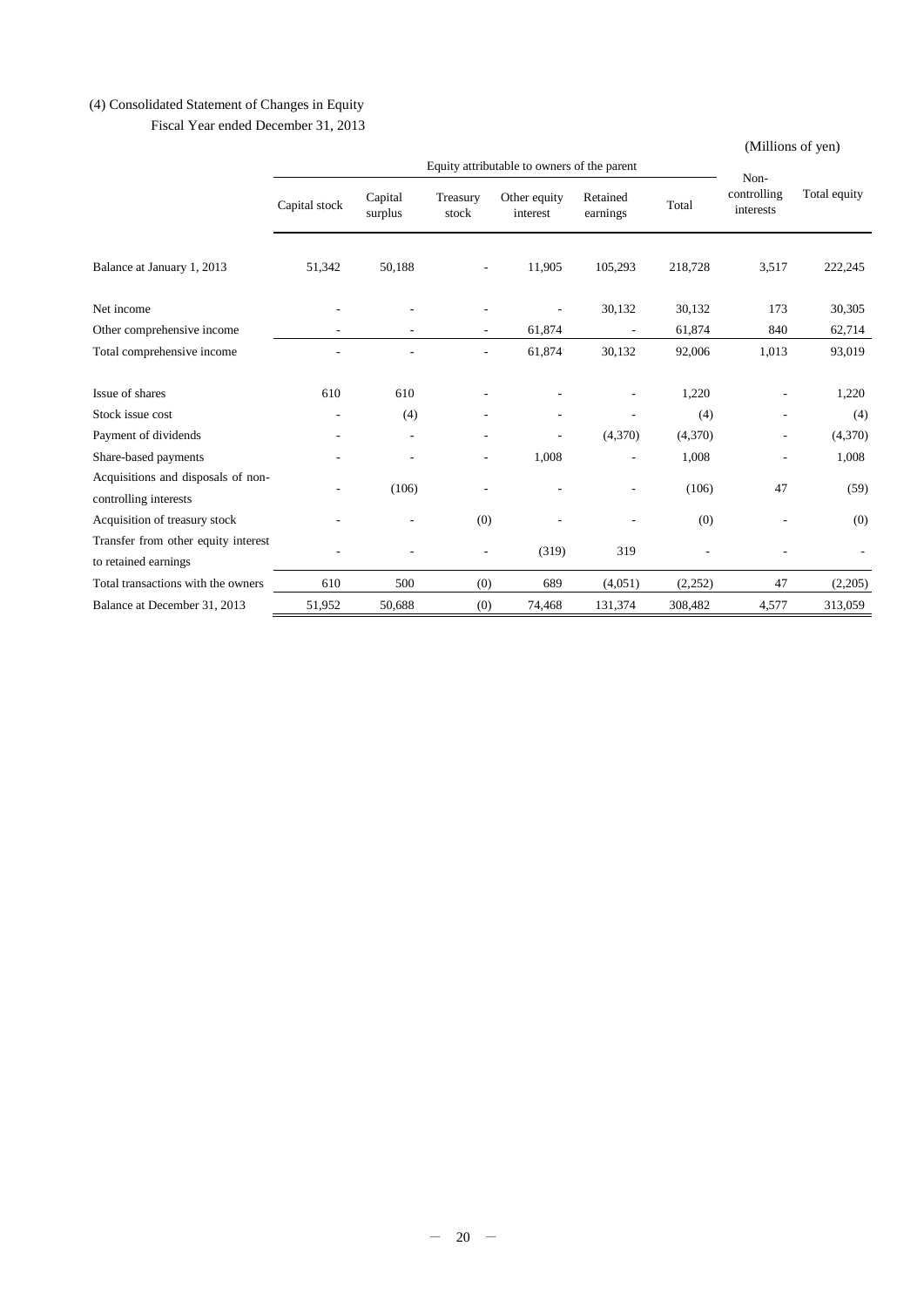## Fiscal Year ended December 31, 2014

## (Millions of yen)

|                                                             |                |                    |                          | Equity attributable to owners of the parent |                          |          | Non-                     |              |
|-------------------------------------------------------------|----------------|--------------------|--------------------------|---------------------------------------------|--------------------------|----------|--------------------------|--------------|
|                                                             | Capital stock  | Capital<br>surplus | Treasury<br>stock        | Other equity<br>interest                    | Retained<br>earnings     | Total    | controlling<br>interests | Total equity |
| Balance at January 1, 2014                                  | 51,952         | 50,688             | (0)                      | 74,468                                      | 131,374                  | 308,482  | 4,577                    | 313,059      |
| Net income                                                  |                |                    |                          |                                             | 29,316                   | 29,316   | 105                      | 29,421       |
| Other comprehensive income                                  |                |                    |                          | 11,950                                      |                          | 11,950   | 453                      | 12,403       |
| Total comprehensive income                                  |                |                    |                          | 11,950                                      | 29,316                   | 41,266   | 558                      | 41,824       |
| Issue of shares                                             | 529            | 529                |                          |                                             |                          | 1,058    |                          | 1,058        |
| Stock issue cost                                            |                | (3)                |                          |                                             |                          | (3)      |                          | (3)          |
| Payment of dividends                                        |                |                    |                          |                                             | (4,373)                  | (4,373)  |                          | (4,373)      |
| Share-based payments                                        |                |                    | ٠                        | 4,334                                       |                          | 4,334    |                          | 4,334        |
| Acquisitions and disposals of non-<br>controlling interests |                | (341)              |                          |                                             |                          | (341)    | (38)                     | (379)        |
| Acquisition of treasury stocks                              |                | (43)               | (10,000)                 |                                             | $\overline{\phantom{a}}$ | (10,043) | ۰                        | (10,043)     |
| Cancellation of treasury stocks                             | $\overline{a}$ | (10,000)           | 10,000                   |                                             |                          |          |                          |              |
| Transfer from other equity interest<br>to retained earnings |                |                    |                          | 1,292                                       | (1,292)                  |          |                          |              |
| Total transactions with the owners                          | 529            | (9,858)            | $\overline{\phantom{a}}$ | 5,626                                       | (5,665)                  | (9,368)  | (38)                     | (9,406)      |
| Balance at December 31, 2014                                | 52,481         | 40,830             | ÷,                       | 92,044                                      | 155,025                  | 340,380  | 5,097                    | 345,477      |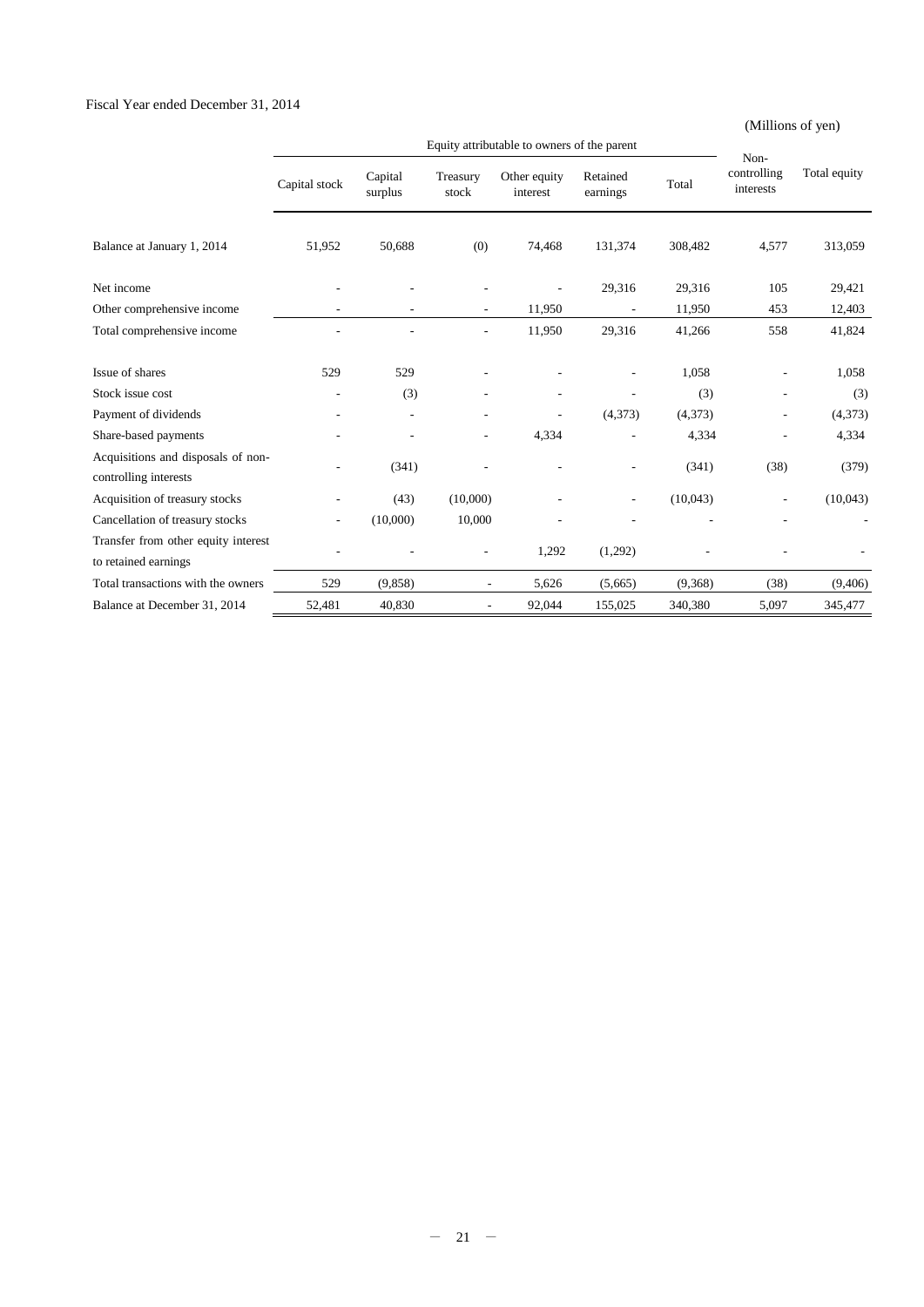## (5) Consolidated Statement of Cash Flows

|                                                                    |                                        | (Millions of yen)                      |
|--------------------------------------------------------------------|----------------------------------------|----------------------------------------|
|                                                                    | Fiscal Year ended<br>December 31, 2013 | Fiscal Year ended<br>December 31, 2014 |
|                                                                    |                                        |                                        |
| Cash flows from operating activities<br>Income before income taxes |                                        | 52,671                                 |
|                                                                    | 48,648                                 |                                        |
| Depreciation and amortization                                      | 14,056                                 | 15,622                                 |
| Share-based compensation expenses<br>Interest and dividend income  | 1,283                                  | 4,641                                  |
|                                                                    | (2,382)                                | (3,678)                                |
| Interest expense                                                   | 661                                    | 497                                    |
| <b>Impairment</b> loss                                             | 11,573                                 | 14,672                                 |
| Equity in losses of affiliates                                     | 95                                     | 198                                    |
| Decrease (increase) in trade and other receivables                 | 2,676                                  | (7,119)                                |
| Increase (decrease) in trade and other payables                    | 806                                    | 826                                    |
| Decrease in deferred income                                        | (2,590)                                | (1,670)                                |
| Other                                                              | 5,013                                  | 868                                    |
| Subtotal                                                           | 79,839                                 | 77,528                                 |
| Interest and dividends received                                    | 2,185                                  | 2,874                                  |
| Interest paid                                                      | (731)                                  | (545)                                  |
| Income taxes paid                                                  | (21,085)                               | (21, 739)                              |
| Net cash provided by operating activities                          | 60,208                                 | 58,118                                 |
| Cash flows from investing activities                               |                                        |                                        |
| Decrease (increase) in other deposits                              | 4,939                                  | (50, 830)                              |
| Purchases of property, plant and equipment                         | (9,350)                                | (4,577)                                |
| Proceeds from sales of property, plant and equipment               | 552                                    | 513                                    |
| Purchases of intangible assets                                     | (2,165)                                | (3,072)                                |
| Payments associated with increase in long-term prepaid             |                                        |                                        |
| expenses                                                           | (1,477)                                | (1,679)                                |
| Payments for acquisition of investment securities                  | (2,599)                                | (3,248)                                |
| Proceeds from sale of investment securities                        | 1,955                                  | 4,807                                  |
| Purchases of affiliates                                            | (260)                                  |                                        |
| Proceeds from sale of affiliates                                   | 2,761                                  | 79                                     |
| Purchases of subsidiaries                                          | (2,256)                                |                                        |
| Other                                                              | 1,555                                  | (3,813)                                |
| Net cash used in investing activities                              | (6,345)                                | (61, 820)                              |
| Cash flows from financing activities                               |                                        |                                        |
| Net decrease in short-term borrowings                              | (233)                                  |                                        |
| Proceeds from long-term borrowings                                 | 2,500                                  |                                        |
| Repayment of long-term borrowings                                  | (11,140)                               | (12, 327)                              |
| Proceeds from exercise of stock options                            | 940                                    | 755                                    |
| Acquisition of treasury stocks                                     | (0)                                    | (10,043)                               |
| Cash dividends paid                                                | (4,370)                                | (4,373)                                |
| Other                                                              | (730)                                  | (1,062)                                |
|                                                                    |                                        |                                        |
| Net cash used in financing activities                              | (13,033)                               | (27,050)                               |
| Net increase (decrease) in cash and cash equivalents               | 40,830                                 | (30,752)                               |
| Cash and cash equivalents at the beginning of the year             | 84,736                                 | 138,843                                |
| Effects of exchange rate changes on cash and cash<br>equivalents   | 13,277                                 | 9,638                                  |
| Cash and cash equivalents at the end of the year                   | 138,843                                | 117,729                                |
|                                                                    |                                        |                                        |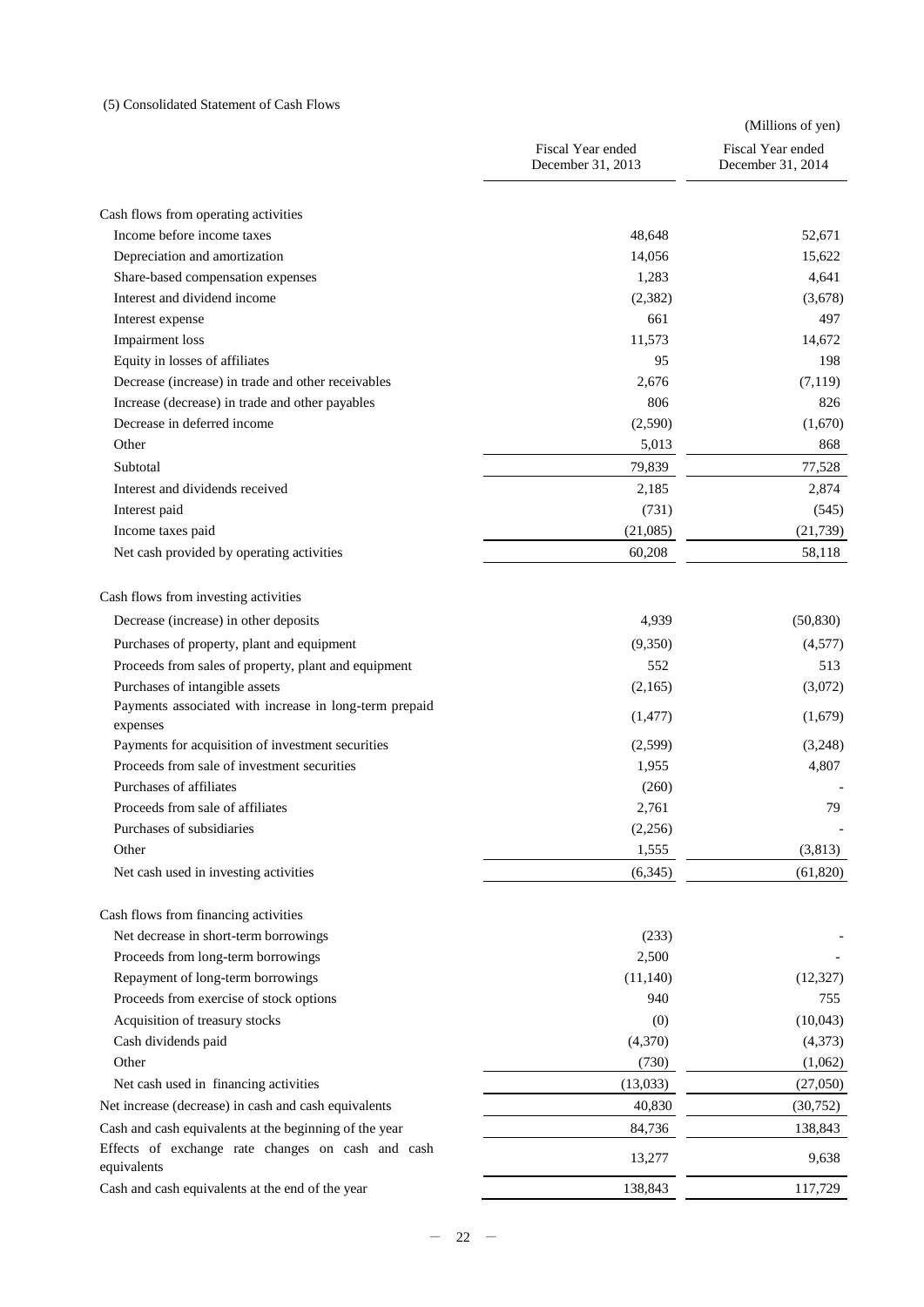(6) Notes to Consolidated Financial Statements

(Notes on Going Concern Assumption) Not applicable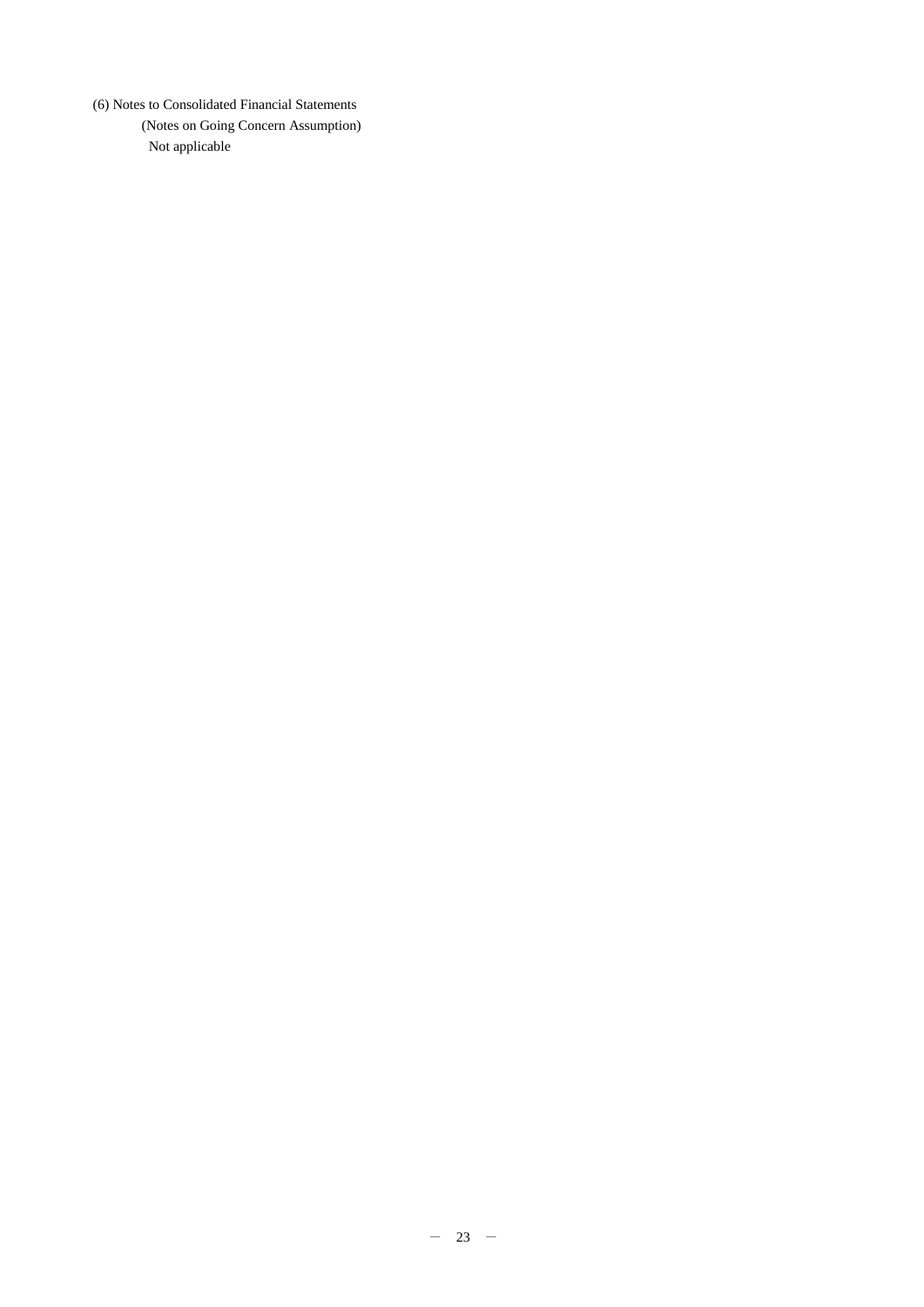(Changes in accounting policies and changes in accounting estimates)

Changes in accounting policies required by IFRS

The accounting policies used to prepare these consolidated financial statements are consistent with those applied in the consolidated financial statements for the year ended December 31, 2013 unless otherwise noted, except for the new standards applied as listed below.

The Group has applied the following standards from the Q1 2014 (from January 1, 2014 to March 31, 2014), but the application of these standards did not have material impacts on the fiscal year ended December 31, 2014.

| <b>Standards</b> | Title                                        | Overview of New or Revised Standard                                                                                              |
|------------------|----------------------------------------------|----------------------------------------------------------------------------------------------------------------------------------|
| <b>IAS 32</b>    | Financial Instruments:<br>Presentation       | Offsetting financial assets and financial liabilities                                                                            |
| IFRS 10          | Consolidated Financial<br><b>Statements</b>  | Setting out exceptions regarding consolidation of subsidiaries by an entity<br>that meets the definition of an investment entity |
| IFRS 12          | Disclosure of Interests in Other<br>Entities | Revision of the disclosure method for entities that meet the definition of an<br>investment entity                               |
| IFRIC 21         | Levies                                       | Recognition of a liability for a levy imposed by a government                                                                    |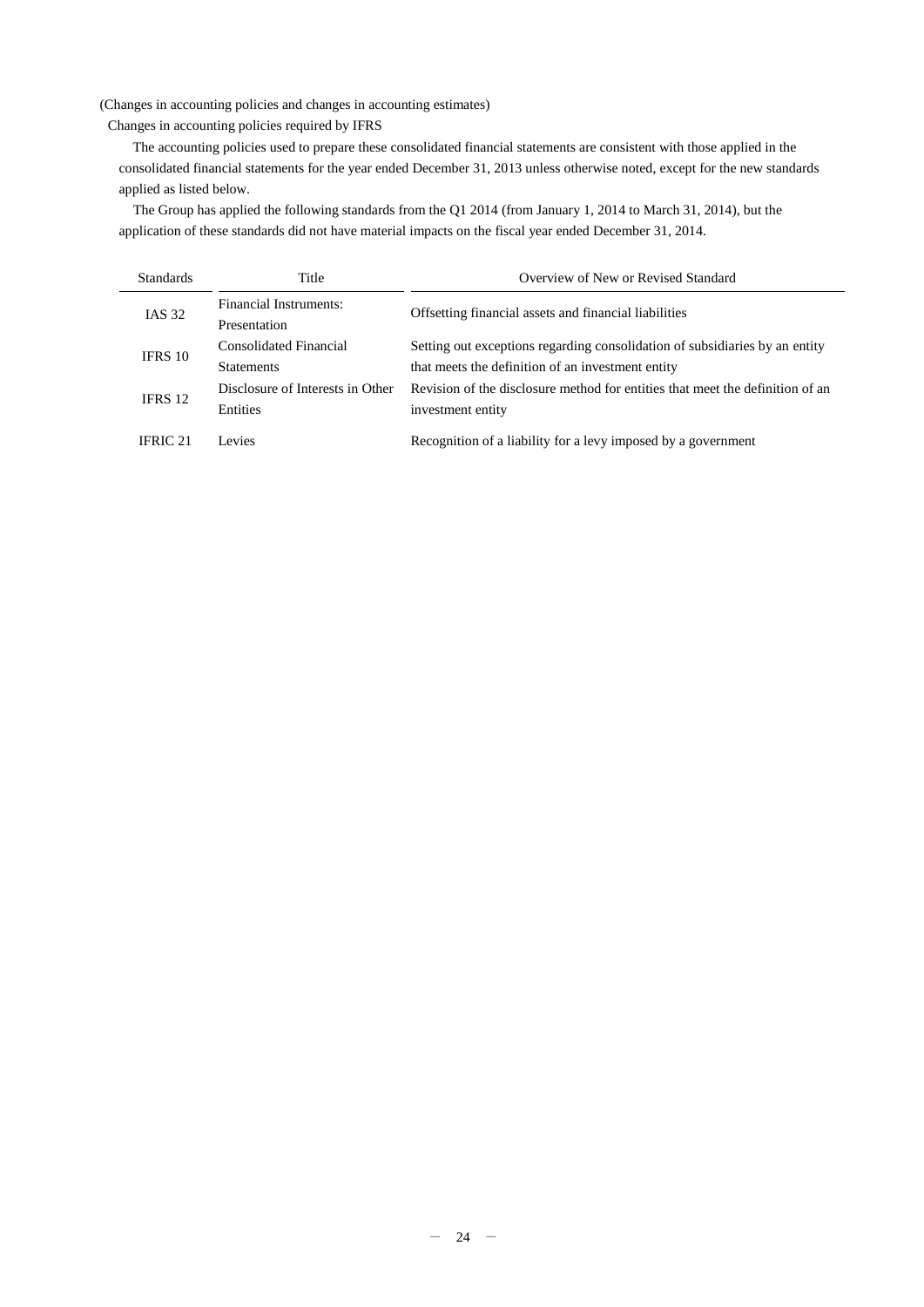(Segment information)

(1) Outline of reportable segments

Reportable segments of the Group are components of the Group, for which separate financial statements are available, that are evaluated regularly by the board of directors in deciding how to allocate management resources and in assessing performance.

The Group is engaged in production, development and distribution of PC online games and mobile games, and the Company and domestic consolidated subsidiaries (in Japan) and its local consolidated subsidiaries (overseas) develop overall strategies and operate business activities for their respective products and services in each region as independent units. Accordingly, the Group is comprised of geographical segments based on production, development, and distribution of PC online games and mobile games. There are five reportable segments: "Japan", "Korea", "China", "North America" and "Other" which includes Europe and Asian countries.

# (2) Revenue, profit or loss by reportable segment

Information on the segments of the Group is as follows:

Fiscal year ended December 31, 2013 (From January 1, 2013 to December 31, 2013) (Millions of yen)

|                                 | <b>Reportable Segments</b> |                |                          |                          |                          |                          |                          | Consoli- |
|---------------------------------|----------------------------|----------------|--------------------------|--------------------------|--------------------------|--------------------------|--------------------------|----------|
|                                 | Japan                      | Korea          | China                    | North<br>America         | Other                    | Total                    | ments<br>(Note 3)        | dated    |
| Revenue                         |                            |                |                          |                          |                          |                          |                          |          |
| Revenue from external customers | 36,399                     | 106,423        | 4,781                    | 5,521                    | 2,214                    | 155,338                  | $\overline{a}$           | 155,338  |
| Intersegment revenue            | 65                         | 4,267          | $\overline{\phantom{a}}$ | 253                      | 237                      | 4,822                    | (4,822)                  |          |
| Total                           | 36,464                     | 110,690        | 4,781                    | 5,774                    | 2,451                    | 160,160                  | (4,822)                  | 155,338  |
| Segment profit or loss(Note 1)  | 3,689                      | 56,288         | 3,028                    | (1,406)                  | 74                       | 61,673                   | (60)                     | 61,613   |
| Other income (expense), net     | $\overline{\phantom{0}}$   |                | $\overline{\phantom{a}}$ |                          | $\overline{\phantom{a}}$ |                          | $\blacksquare$           | (10,908) |
| Operating income                |                            |                | $\overline{\phantom{0}}$ | $\overline{\phantom{a}}$ | $\overline{a}$           |                          | $\overline{\phantom{a}}$ | 50,705   |
| Finance income (costs), net     |                            |                | $\overline{a}$           |                          | $\overline{a}$           |                          | $\overline{\phantom{a}}$ | (1,962)  |
| Equity in losses of affiliates  | $\overline{a}$             | $\overline{a}$ | $\blacksquare$           | $\overline{a}$           | $\overline{\phantom{a}}$ | $\overline{\phantom{a}}$ | $\overline{\phantom{a}}$ | (95)     |
| Income before income taxes      |                            |                | $\overline{a}$           | L,                       | $\overline{\phantom{a}}$ |                          | $\overline{\phantom{a}}$ | 48,648   |
| (Other items)                   |                            |                |                          |                          |                          |                          |                          |          |
| Depreciation and amortization   | 1,131                      | 11,730         | 274                      | 805                      | 123                      | 14,063                   | (7)                      | 14,056   |
| Impairment loss                 | 1,059                      | 10,394         | $\overline{\phantom{0}}$ | 100                      | 40                       | 11,593                   | (20)                     | 11,573   |
| Capital expenditures            | 2,719                      | 12,672         | 141                      | 792                      | 83                       | 16,407                   | (10)                     | 16,397   |

 (Note) 1. Segment profit or loss is calculated by deducting cost of sales and selling, general and administrative expenses from revenue.

2. Price for intersegment transactions is based on the general market price.

3. Adjustments are as follows.

- (1) Adjustments in segment profit or loss of ¥(60) million represent elimination of intersegment transactions.
- (2) Adjustments in depreciation and amortization of ¥(7) million represent elimination of intersegment transactions.
- (3) Adjustments in impairment loss of ¥(20) million represent elimination of intersegment transactions.
- (4) Adjustments in capital expenditures (including intangible assets) of  $\frac{1}{2}(10)$  million represent elimination of intersegment transactions.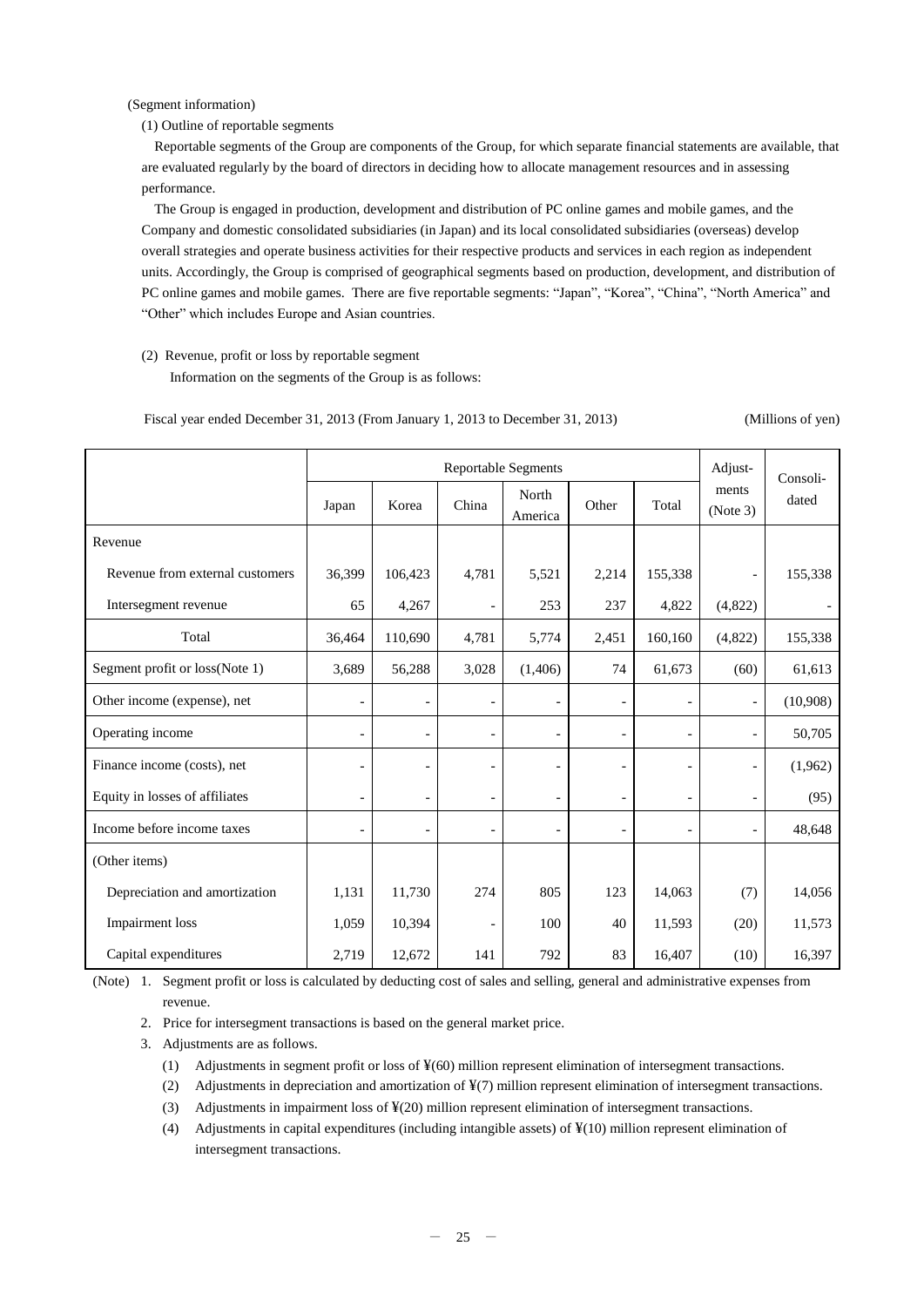(Millions of yen)

|                                 | <b>Reportable Segments</b> |         |                          |                  | Adjust-                  | Consoli-                 |                          |           |
|---------------------------------|----------------------------|---------|--------------------------|------------------|--------------------------|--------------------------|--------------------------|-----------|
|                                 | Japan                      | Korea   | China                    | North<br>America | Other                    | Total                    | ments<br>(Note 3)        | dated     |
| Revenue                         |                            |         |                          |                  |                          |                          |                          |           |
| Revenue from external customers | 29,947                     | 130,893 | 4,313                    | 5,522            | 2,255                    | 172,930                  | $\overline{\phantom{a}}$ | 172,930   |
| Intersegment revenue            | 19                         | 3,541   | $\overline{\phantom{a}}$ | $\tau$           | 191                      | 3,758                    | (3,758)                  |           |
| Total                           | 29,966                     | 134,434 | 4,313                    | 5,529            | 2,446                    | 176,688                  | (3,758)                  | 172,930   |
| Segment profit or loss (Note 1) | (1,275)                    | 61,883  | 2,561                    | (2,746)          | (435)                    | 59,988                   | 7                        | 59,995    |
| Other income (expense), net     | $\overline{a}$             |         | $\overline{\phantom{a}}$ |                  | $\blacksquare$           |                          | $\overline{\phantom{a}}$ | (14, 486) |
| Operating income                | $\overline{\phantom{0}}$   |         | $\overline{\phantom{a}}$ |                  | $\overline{\phantom{a}}$ | $\qquad \qquad -$        | $\overline{\phantom{a}}$ | 45,509    |
| Finance income (costs), net     |                            |         | $\overline{a}$           |                  |                          |                          | $\overline{\phantom{a}}$ | 7,360     |
| Equity in losses of affiliates  | $\overline{\phantom{a}}$   |         | $\overline{\phantom{a}}$ |                  | $\overline{\phantom{a}}$ | $\overline{\phantom{a}}$ | $\overline{\phantom{a}}$ | (198)     |
| Income before income taxes      | $\qquad \qquad -$          |         | $\overline{\phantom{a}}$ |                  | $\overline{\phantom{a}}$ | $\overline{a}$           | $\overline{\phantom{a}}$ | 52,671    |
| (Other items)                   |                            |         |                          |                  |                          |                          |                          |           |
| Depreciation and amortization   | 1,045                      | 13,240  | 300                      | 672              | 365                      | 15,622                   | $\overline{\phantom{a}}$ | 15,622    |
| Impairment loss                 | 12,968                     | 1,383   | $\overline{\phantom{a}}$ | 272              | 49                       | 14,672                   | $\overline{\phantom{a}}$ | 14,672    |
| Capital expenditures            | 2,639                      | 3,696   | 172                      | 1,415            | 609                      | 8,531                    | $\overline{\phantom{a}}$ | 8,531     |

 (Note) 1. Segment profit or loss is calculated by deducting cost of sales and selling, general and administrative expenses from revenue.

2. Price for intersegment transactions is based on the general market price.

3. Adjustments in segment profit or loss of ¥ 7 million represent elimination of intersegment transactions.

## (3) Revenue from major products and services

Revenue from major products and services are as follows:

|               | Fiscal year ended December 31,<br>2013 | Fiscal year ended December 31,<br>2014 |
|---------------|----------------------------------------|----------------------------------------|
| Item charging | 86,160                                 | 101,341                                |
| Royalty       | 63,532                                 | 65,412                                 |
| Other         | 5,646                                  | 6,177                                  |
| Total         | 155,338                                | 172,930                                |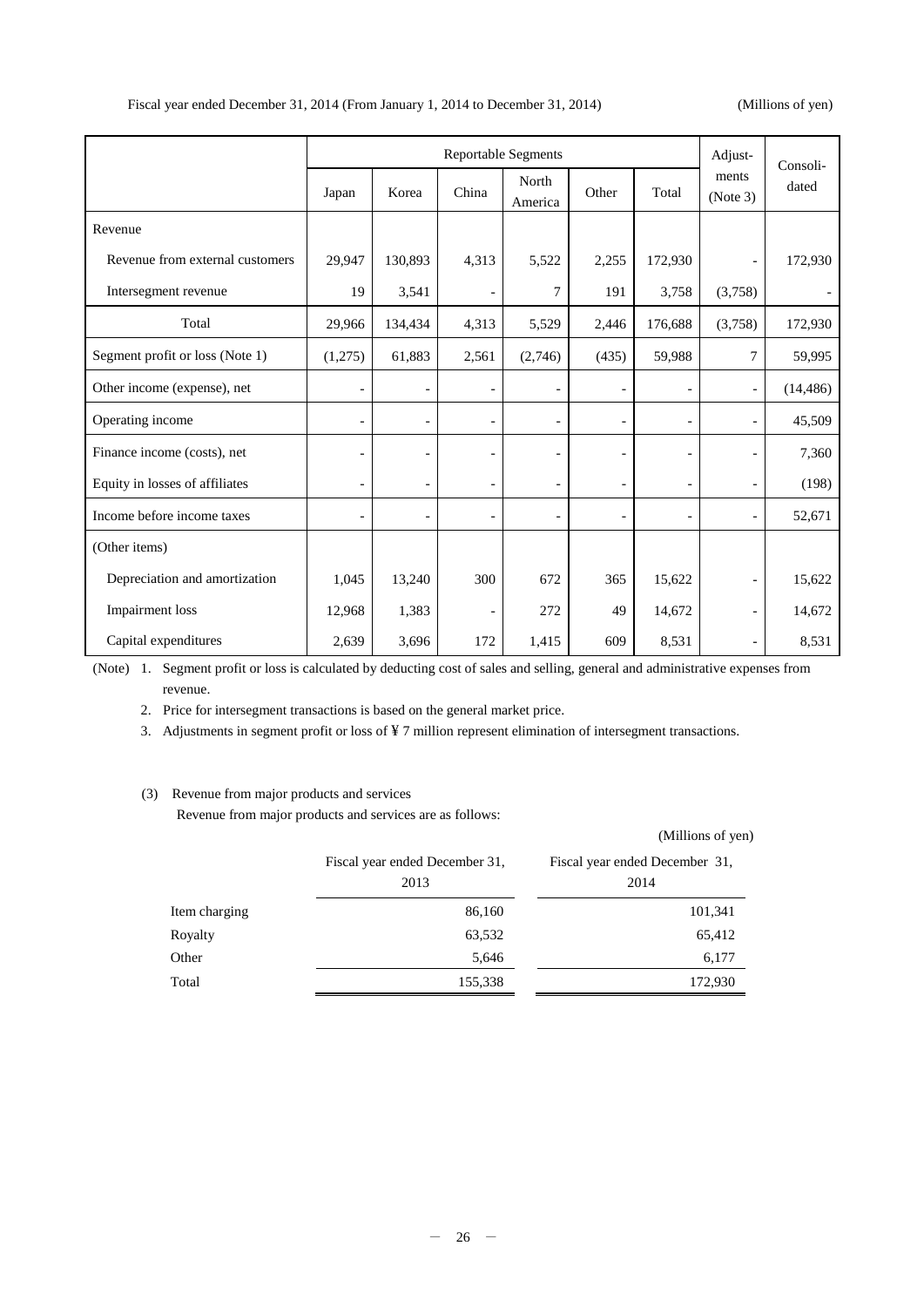### (4) Information by region

Carrying amounts of non-current assets (excluding financial assets and deferred tax assets) are as follows:

(Millions of yen)

(Millions of yen)

|               | As of December 31, 2013 | As of December 31, 2014 |
|---------------|-------------------------|-------------------------|
| Japan         | 36,292                  | 24,687                  |
| Korea         | 57,445                  | 50,784                  |
| China         | 381                     | 288                     |
| North America | 1,403                   | 2,294                   |
| Other         | 158                     | 504                     |
| Total         | 95,679                  | 78,557                  |

(Note) 1. Non-current assets are classified into country or region category based on the location.

2. The category of the country or region is based on geographic proximity.

3. Main countries or regions in each category:

(1) North America: USA

(2) Other: Europe and Asian countries

Revenue from external customers is as follows:

|               | Fiscal year ended December 31,<br>2013 | Fiscal year ended December 31,<br>2014 |
|---------------|----------------------------------------|----------------------------------------|
| Japan         | 36,354                                 | 29,938                                 |
| Korea         | 42,999                                 | 65,409                                 |
| China         | 63,914                                 | 66,958                                 |
| North America | 5,428                                  | 5,519                                  |
| Other         | 6,643                                  | 5,106                                  |
| Total         | 155,338                                | 172,930                                |

(Note) 1. Revenue is classified into country or region category based on the customers' location.

2. The category of the country or region is based on geographic proximity.

- 3. Main countries or regions in each category:
	- (1) North America: USA and Canada

(2) Other: Europe, Central and South America and Asian countries

#### (5) Information on major customers

As for the major customers that contribute more than 10% of our group's consolidated revenues, there were 2 companies as of the fiscal year ended December 31, 2013, and revenues were ¥51,822 million (Korea segment) and ¥20,670 million (Japan segment) respectively. There was 1 customer as of the fiscal year ended December 31, 2014, and revenues were ¥56,580 million (Korea segment).

(6) Revenue by major business

Revenue by major business is as follows:

|           |                                        | (Millions of yen)                      |
|-----------|----------------------------------------|----------------------------------------|
|           | Fiscal year ended December 31,<br>2013 | Fiscal year ended December 31,<br>2014 |
| PC online | 126,127                                | 137,154                                |
| Mobile    | 28,331                                 | 34,202                                 |
| Other     | 880                                    | 1,574                                  |
| Total     | 155,338                                | 172,930                                |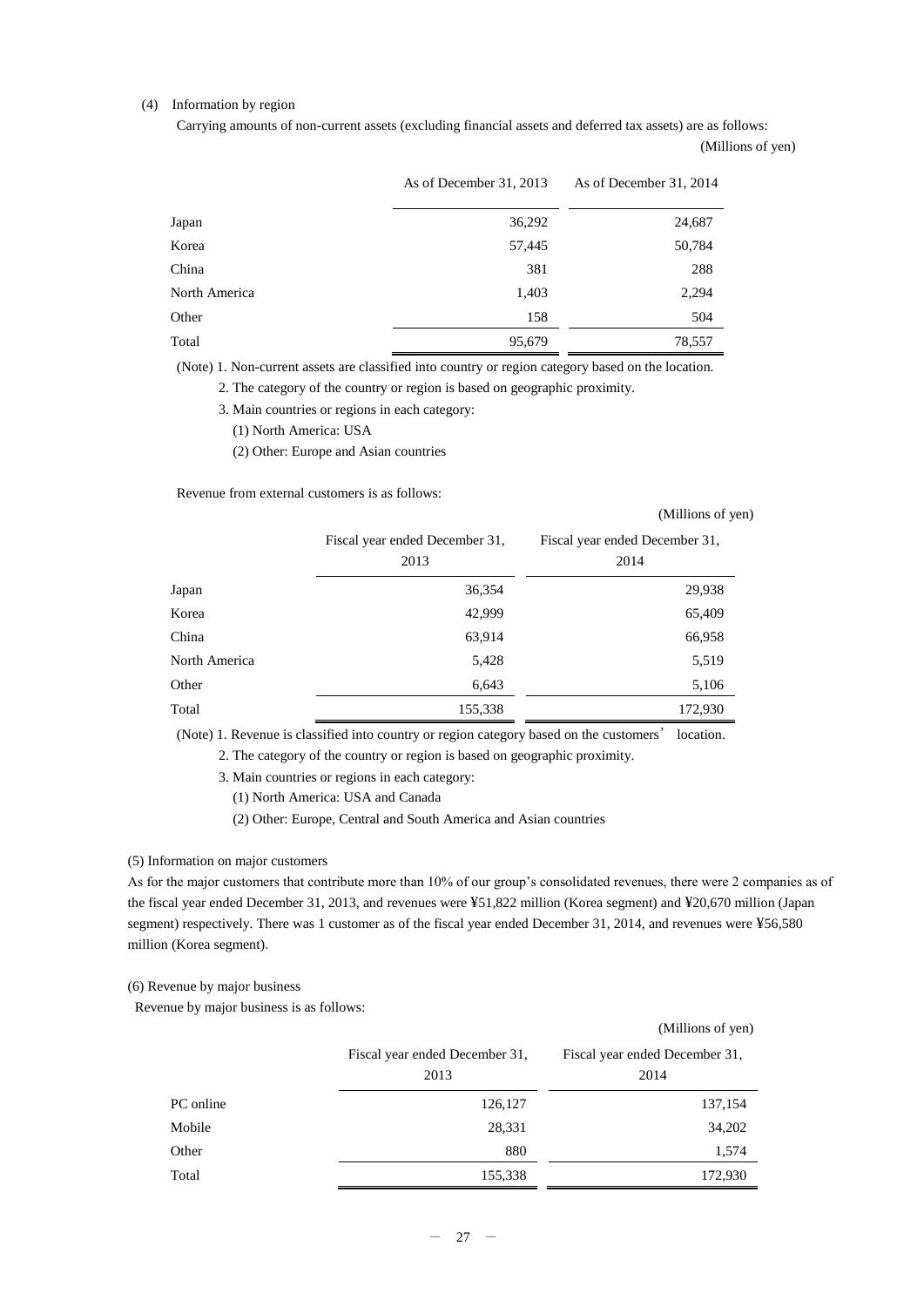## (Per share information)

Basic and diluted earnings per share attributable to owners of the parent are calculated based on the following information. (Millions of yen)

|                                                                 | Fiscal year ended December 31,<br>2013 | Fiscal year ended December 31,<br>2014 |
|-----------------------------------------------------------------|----------------------------------------|----------------------------------------|
| Net income attributable to owners of<br>the parent              | 30,132                                 | 29,316                                 |
| Adjustments of net income used for                              |                                        |                                        |
| the calculation of diluted earnings per                         |                                        |                                        |
| share                                                           |                                        |                                        |
| Adjustments for dilutive shares of<br>consolidated subsidiaries | (3)                                    |                                        |
| Diluted net income attributable to<br>owners of the parent      | 30,129                                 | 29,316                                 |
|                                                                 |                                        |                                        |
| Number of basic weighted-average<br>common stock                | 437,778,086 shares                     | 434,782,748 shares                     |
| Dilution: Stock option                                          | 7,260,706 shares                       | 7,150,581 shares                       |
| Number<br>of<br>dilutive<br>weighted-<br>average common stock   | 445,038,792 shares                     | 441,933,329 shares                     |
|                                                                 |                                        |                                        |
| Earnings per share (attributable to                             |                                        |                                        |
| owners of the parent)                                           |                                        | (yen)                                  |
| Basic earnings per share                                        | 68.83                                  | 67.43                                  |
| Diluted earnings per share                                      | 67.70                                  | 66.34                                  |